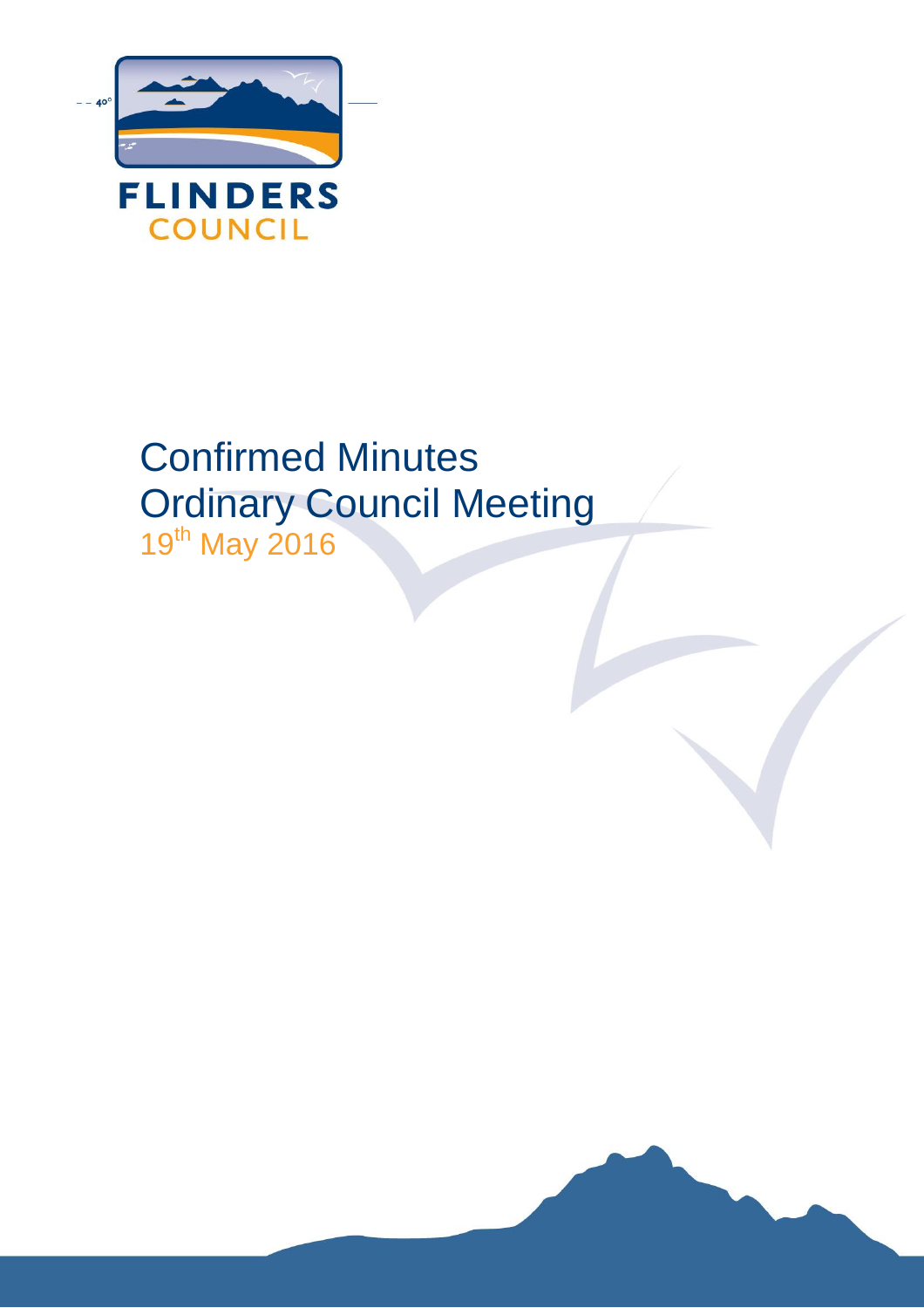# FLINDERS COUNCIL ORDINARY MEETING

CONFIRMED MINUTES

| DATE:              | Thursday 13 <sup>th</sup> May 2016                        |
|--------------------|-----------------------------------------------------------|
| <b>VENUE:</b>      | Flinders Island Aboriginal Association Incorporated, Lady |
|                    | Barron                                                    |
| <b>COMMENCING:</b> | 1.00 <sub>pm</sub>                                        |

# PRESENT

Mayor Carol Cox Deputy Mayor Marc Cobham Cr Chris Rhodes Cr Peter Rhodes Cr David Williams Cr Gerald Willis

# APOLOGIES

Cr Ken Stockton

# STAFF IN ATTENDANCE

Rolph Vos - Acting General Manager 1.00 - 3.09pm Vicki Warden - Executive Officer 1.00 – 3.09pm

# CONFIRMATION OF MINUTES

83.05.2016 Moved: Cr P Rhodes Seconded: Deputy Mayor M Cobham That the Unconfirmed Minutes from the Ordinary Council Meeting held on the 28<sup>th</sup> April 2016 be confirmed.

# CARRIED UNANIMOUSLY (6-0)

For: Mayor Carol Cox, Deputy Mayor Marc Cobham, Cr Chris Rhodes, Cr Peter Rhodes, Cr David Williams and Cr Gerald Willis.

Note: The Closed Council Meeting Unconfirmed Minutes will be discussed and considered in Closed Council.

# PUBLIC QUESTION TIME

Question 1: Cr P Rhodes – on behalf of Margaret Wheatley

Can Council include the issue of our telecommunications difficulties on a "wish list" for the forthcoming Federal election?

Mayor's Response: Taken on notice.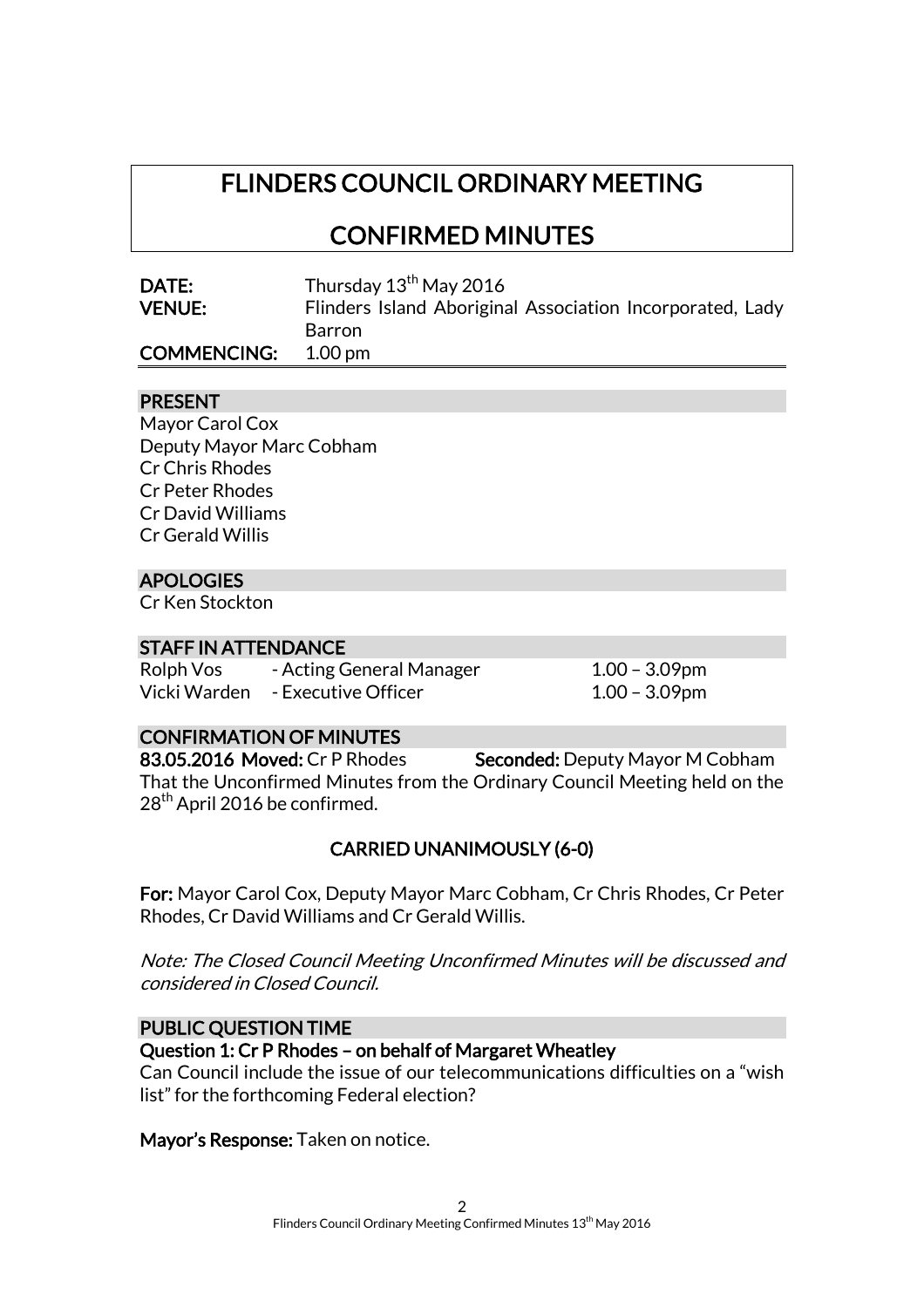Note: That answers to public questions taken on notice will be tabled at future Council Meetings and included in the appropriate Agenda.

# LATE AGENDA ITEMS

The following has been received as a late agenda item:

 Notice of Motion from Mayor Carol Cox - TasWater Infrastructure Funding Support

The reason the item is late is that the information was not receivedprior to the Agenda being finalised. The matter is considered urgent as a decision on the item is required before the next scheduled Ordinary Meeting of Council.

Pursuant to S65(1) of the *Local Government Act 1993*, the Acting General Manager confirms that she has had sufficient time to consider the item and to provide expert advice in relation to the item.

Under S8(6) of the Local Government (Meeting Procedures) Regulations 2015, this item may be considered at this meeting by absolute majority vote.

# DECISION

84.05.2016 Moved: Cr D Williams Seconded: Cr M Cobham

That under S8(6) of the Local Government (Meeting Procedures) Regulations 2015, the Notice of Motion from Mayor Carol Cox - TasWater Infrastructure Funding Support be considered as Item B3 at this meeting.

# CARRIED UNANIMOUSLY (6-0)

For: Mayor Carol Cox, Deputy Mayor Marc Cobham, Cr Chris Rhodes, Cr Peter Rhodes, Cr David Williams and Cr Gerald Willis.

The following has been received as a late agenda item:

Australia Day Celebration Petition

The reason the item is late is that it was inadvertently left off the Agenda. The matter is considered urgent as per Section 60 (2) of the Local Government Act 1993, a report on the item is required within 42 days of the petition being tabled.

Pursuant to S65(1) of the Local Government Act 1993, the Acting General Manager confirms that he has had sufficient time to consider the item and to provide expert advice in relation to the item.

Under S8(6) of the Local Government (Meeting Procedures) Regulations 2015, this item may be considered at this meeting by absolute majority vote.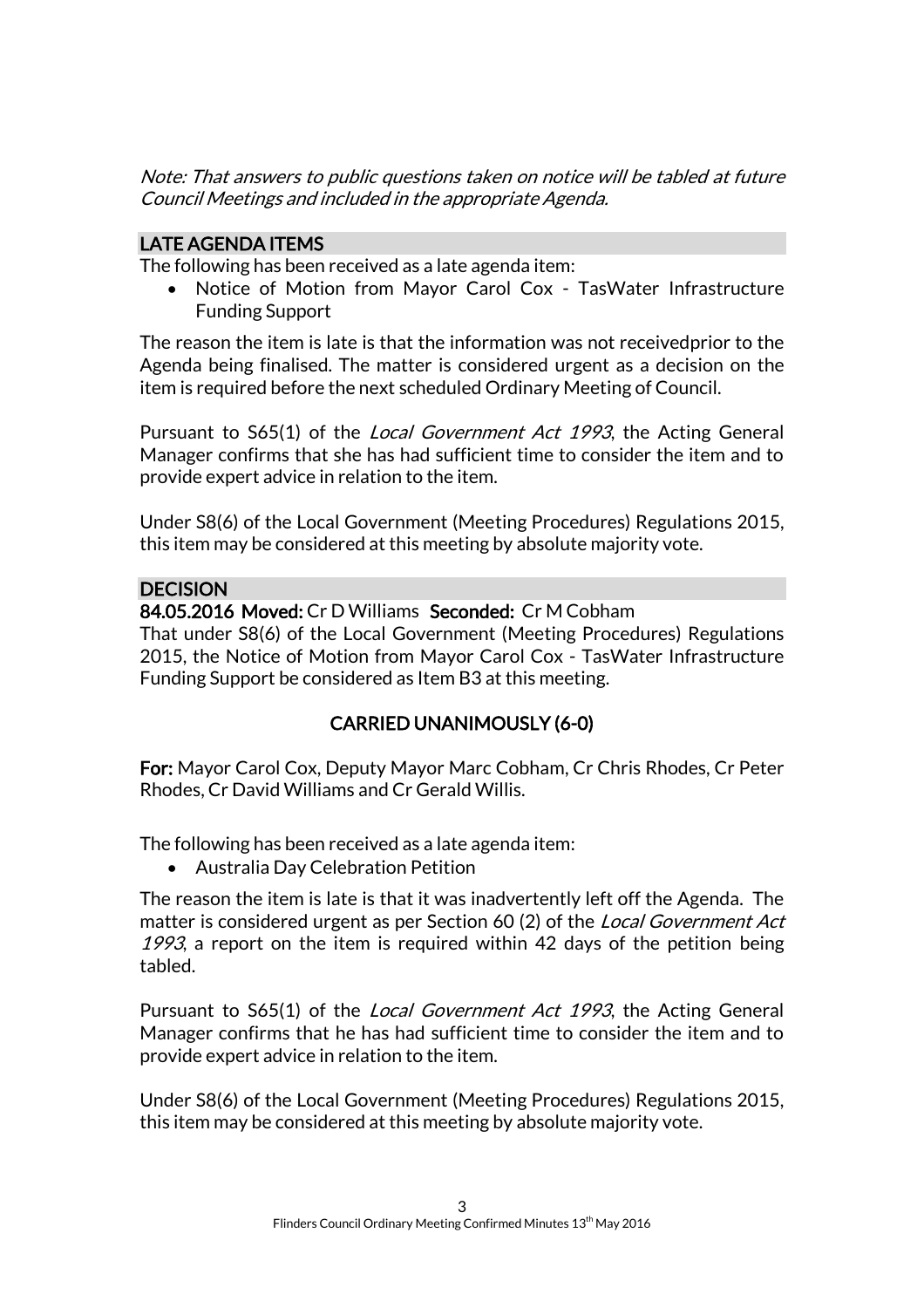# **DECISION**

85.05.2016 Moved: Cr D Williams Seconded: Cr G Willis That under S8(6) of the Local Government (Meeting Procedures) Regulations 2015, the item Australia Day Celebration Petition be considered as Item D5 at this meeting.

# CARRIED UNANIMOUSLY (6-0)

For: Mayor Carol Cox, Deputy Mayor Marc Cobham, Cr Chris Rhodes, Cr Peter Rhodes, Cr David Williams and Cr Gerald Willis.

# DECLARATION OF PECUNIARY INTEREST

Mayor Carol Cox declared a pecuniary interest in Item D2 - Gunn Bequest Grants 2016-17.

# LEAVE OF ABSENCE

Nil

# **PETITIONS**

Nil

# POLICIES

No Council policies were under review during this period.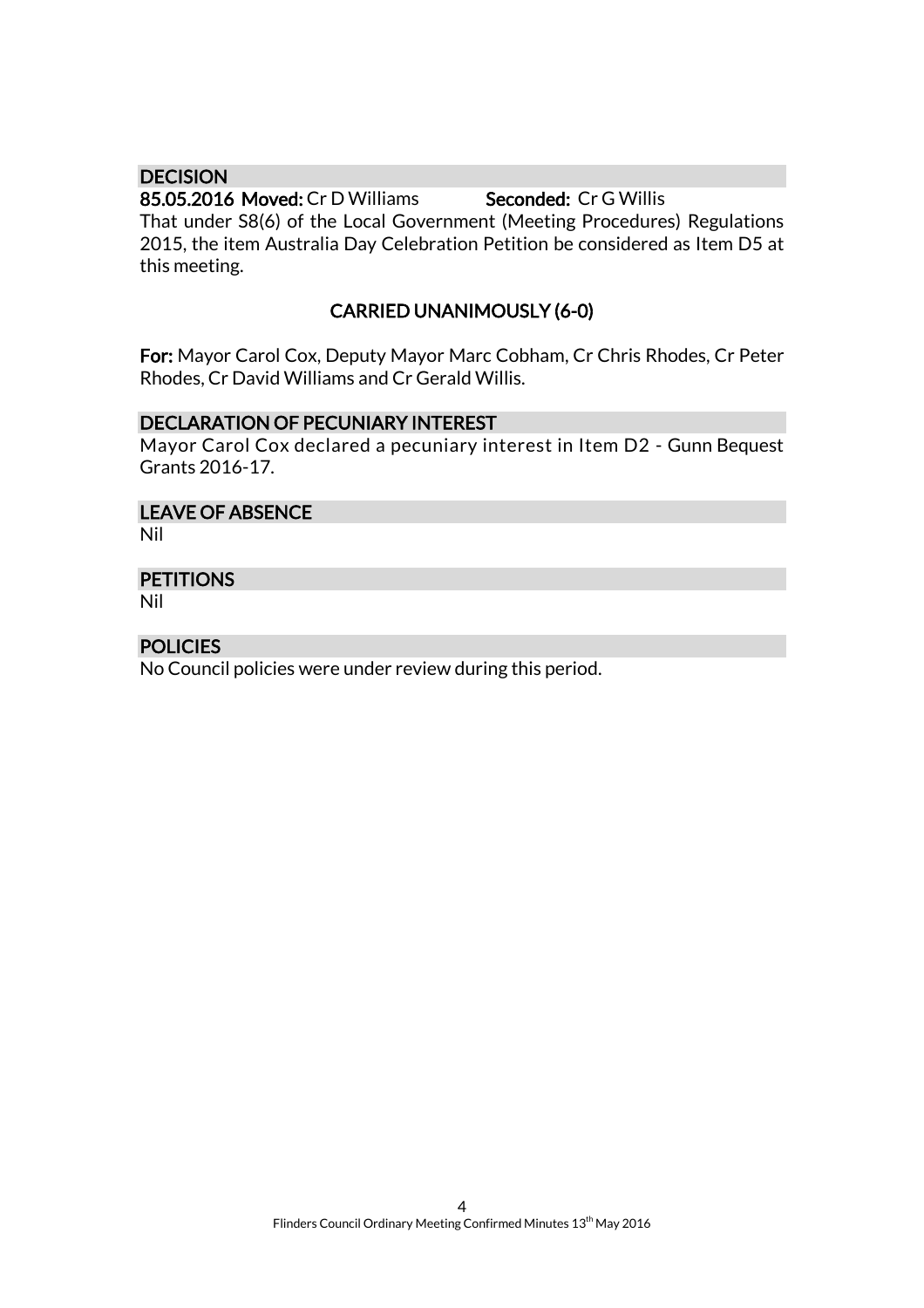# WORKSHOPS & INFORMATION FORUMS File No: COU/0205

# Council Workshop held on 5<sup>th</sup> May 2016

Council held a Workshop on the following subjects:

- Item 1: Tas Water Update and Discussion
- Item 2: Review of Long Term Financial Plan & Asset Management Plan
- Item 3: 2016-2017 Community Grant & Gunn Bequest Applications
- Item 4: Solid Waste Disposal Update & Discussion
- $\bullet$  Item 5: Cycle Road Signs
- Item 6: Lady Barron Port Area
- Item 7: Petition Celebration of Australia Day
- Item 8: Flinders Island Aboriginal Association Inc. Meeting Date
- Item 9: Public Question from Dennis Cooper re: Tas Water Fees
- Item 10: Next workshop dates 26 May (Budget)/02 June (Budget)

# Councillors Present:

Mayor Carol Cox, Deputy Mayor Marc Cobham, Cr Peter Rhodes, Cr Gerald Willis and Cr David Williams.

# Apologies:

Cr Chris Rhodes and Cr Ken Stockton.

# Staff and Consultants Present:

Sophie Pitchford (Acting General Manager), Mike Brewster (TasWater, CEO) (Item 1 only), Miles Hampton (TasWater, Chairman) (Item 1 only), Dr Dharma Dharmabalan (TasWater, General Manager Works Delivery) (Item 1 only), Pat Cullinane (TasWater, Flinders Island Project Manager) (Item 1 only), Brian Barnewall (Works and Services Manager) (Item 4 only) and Jacci Viney (Development Services Coordinator) (Item 4 only).

As workshops and information sessions are for information and discussion purposes only, no decisions are made or foreshadowed at these proceedings.

# VOTING REQUIREMENTS:

Simple Majority

# RECOMMENDATION:

That the Council Workshop held on  $5^{\mathsf{th}}$  May 2016 be noted.

# DECISION:

86.05.2016 Moved: Deputy Mayor M Cobham Seconded: Cr G Willis That the Council Workshop held on  $5^{\text{th}}$  May 2016 be noted.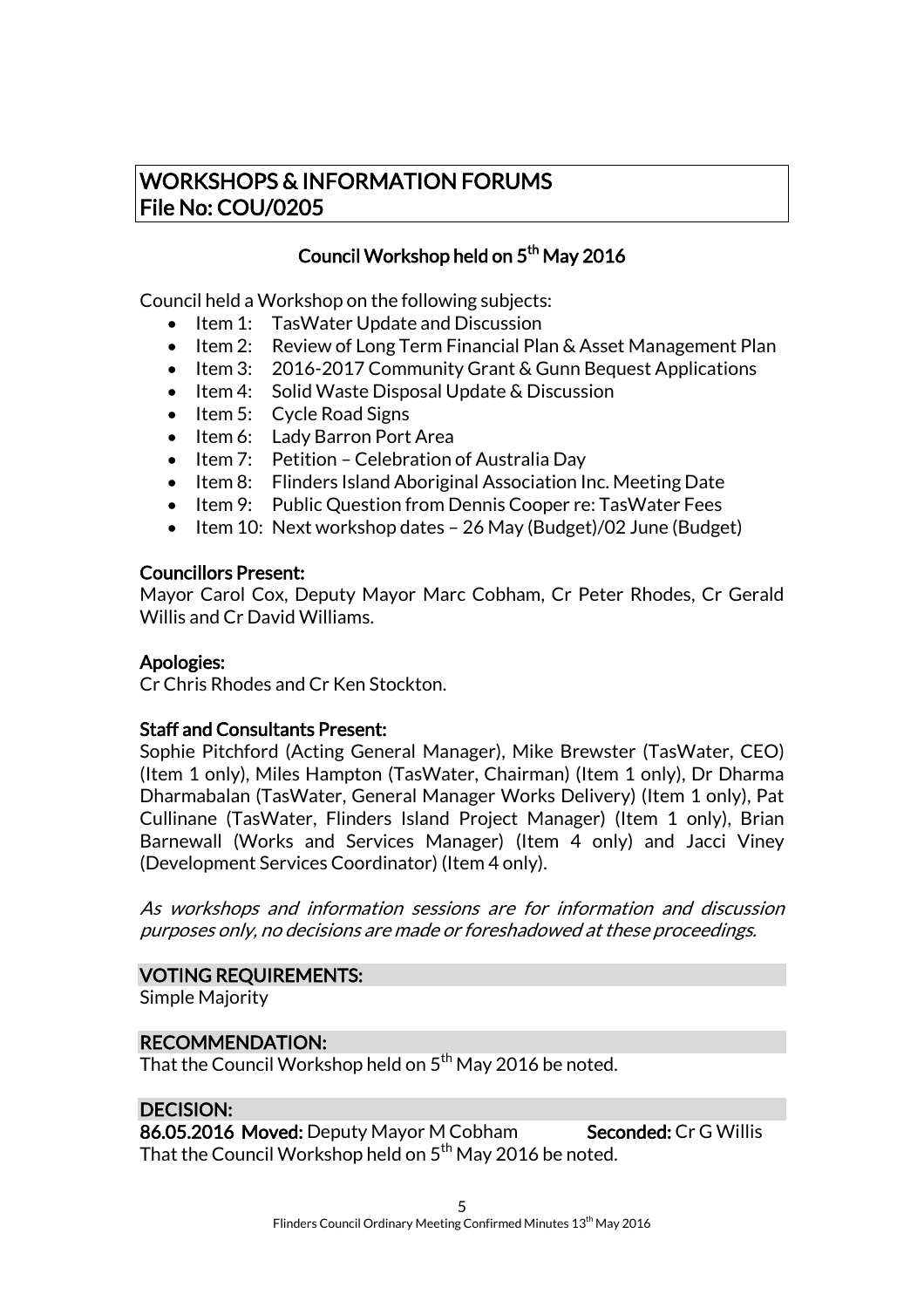# CARRIED UNANIMOUSLY (6-0)

For: Mayor Carol Cox, Deputy Mayor Marc Cobham, Cr Chris Rhodes, Cr Peter Rhodes, Cr David Williams and Cr Gerald Willis.

# PUBLIC MEETINGS

Nil

# COUNCILLOR'S QUESTIONS ON NOTICE Nil

# COUNCILLOR'S QUESTIONS WITHOUT NOTICE Nil

# PUBLICATIONS/REPORTS TABLED FOR COUNCIL INFORMATION Nil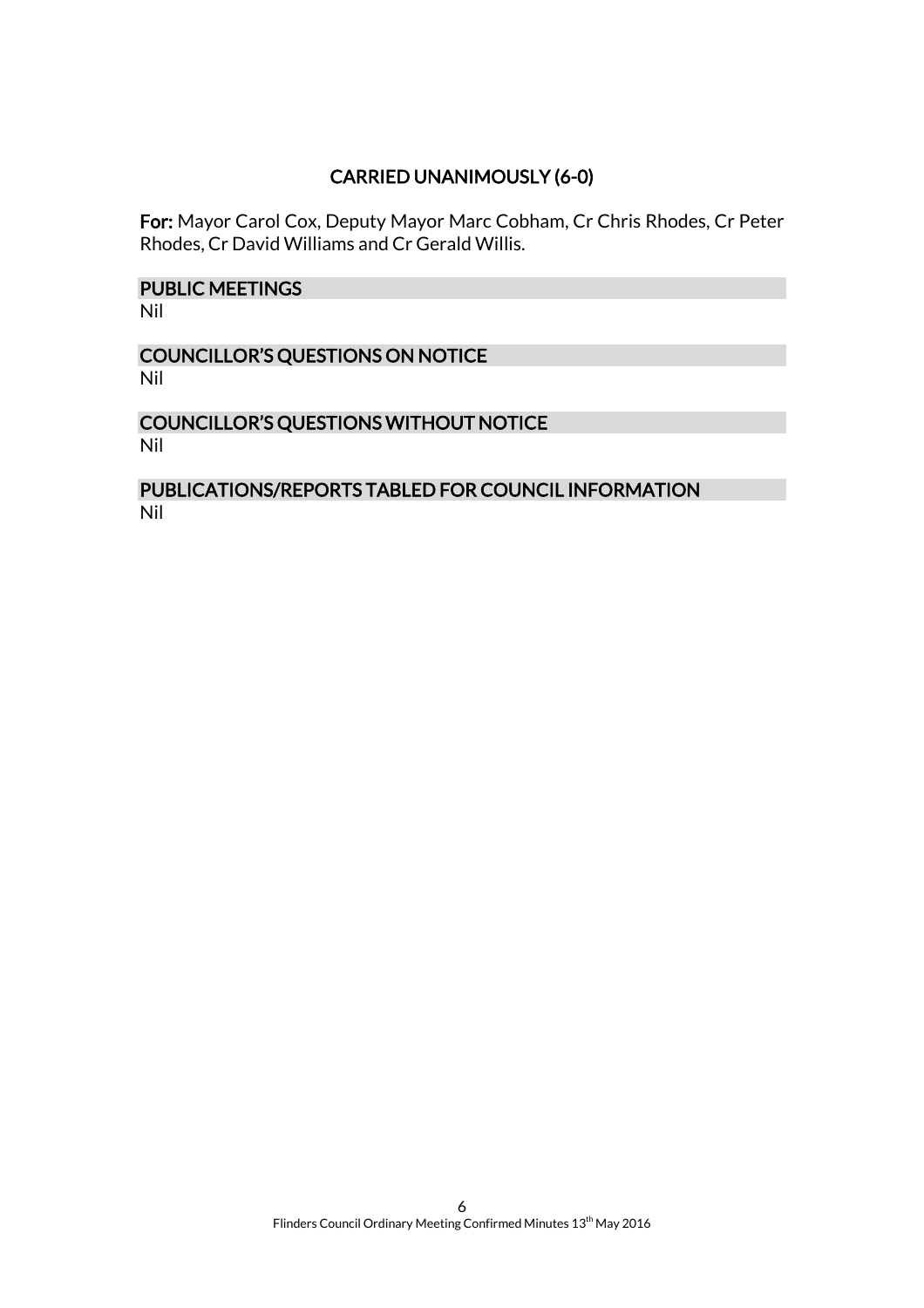# REPORTS TO BE RECEIVED

# General Manager's Performance Review Committee File No: PER/1500

<u>Annexure 1:</u> General Manager's Performance Review Committee meeting 10<sup>th</sup> May 2016 Unconfirmed Minutes (For Elected Members only)

# OFFICER'S REPORT (Sophie Pitchford, Acting General Manager):

The unconfirmed minutes of the General Manager's Performance Review Committee meeting held Tuesday  $10<sup>th</sup>$  May 2016 have been provided for consideration. The minutes outline what the committee has been working on to date and can now be noted by Council.

# OFFICER'S RECOMMENDATION

The unconfirmed minutes of the General Manager's Performance Review Committee meeting held Tuesday  $10^{th}$  May 2016 be noted.

# DECISION:

87.05.2016 Moved: Deputy Mayor M Cobham Seconded: Cr D Williams The unconfirmed minutes of the General Manager's Performance Review Committee meeting held Tuesday  $10^{th}$  May 2016 be noted.

# CARRIED UNANIMOUSLY (6-0)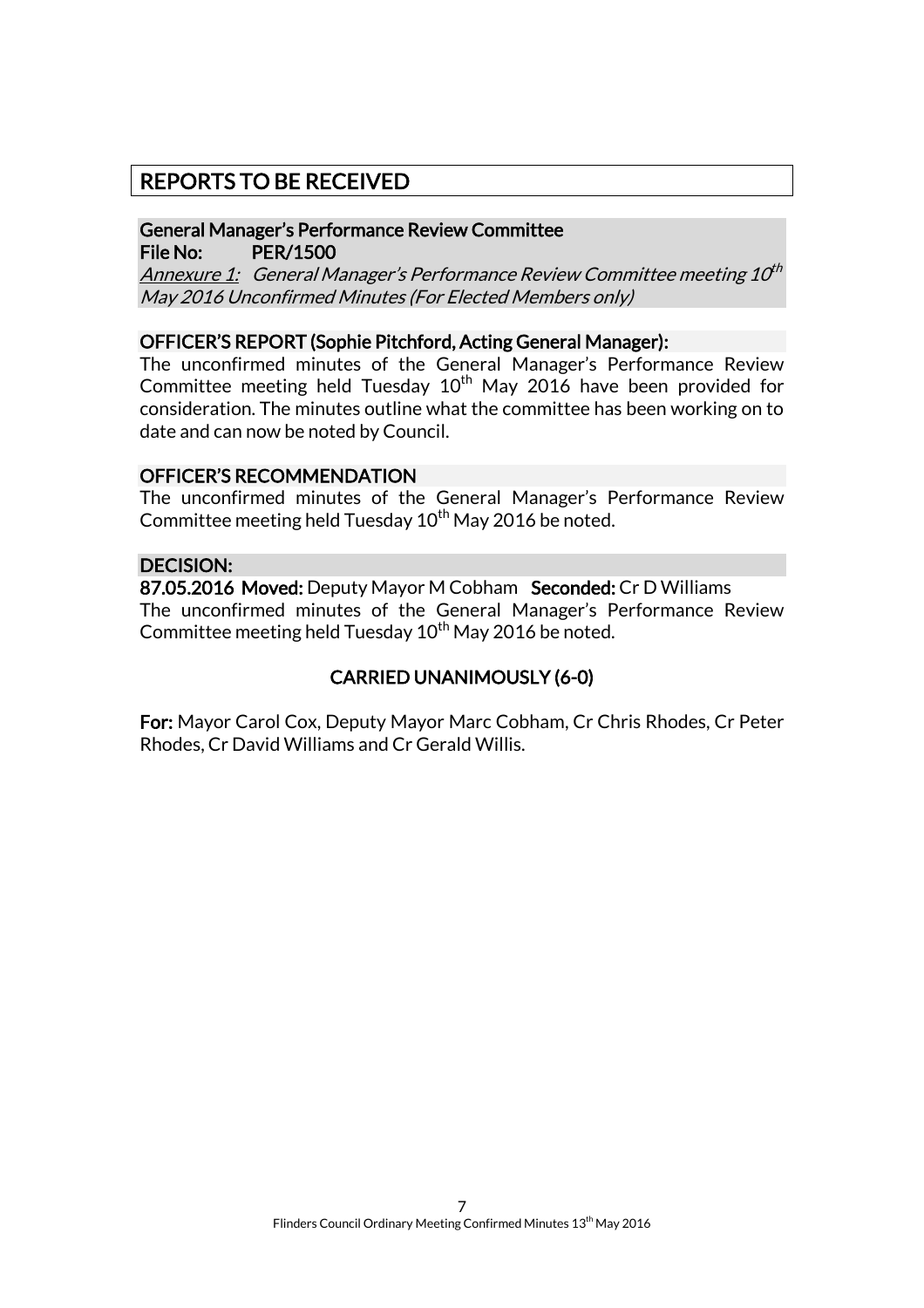# COUNCILLORS' REPORTS

# Deputy Mayor's Monthly Report File No: COU/0600

# ACTIVITIES:

| <b>DATE</b> | <b>ITEM</b>                                                     |
|-------------|-----------------------------------------------------------------|
| 22.04.16    | Phone Call from resident re condition of gravel roads           |
| 23.04.16    | Meeting with several residents re "fallout" from Quoin decision |
| 25.04.16    | Phone call re future of our airport                             |
| 25.04.16    | Discussion with resident re loose gravel on state roads         |
| 26.04.16    | Phone call re poor internet service and other Telstra issues    |
| 28.04.16    | <b>Council Meeting</b>                                          |
| 30.04.16    | Phone call re poor internet service and loose gravel damaging   |
|             | windscreen                                                      |
| 01.05.16    | Two phone calls re loose gravel issues                          |
| 05.05.16    | <b>Council Workshop</b>                                         |
| 10.05.16    | Meeting with a resident re cyclist road usage                   |

# RECOMMENDATION:

That the Deputy Mayor's report be received.

# DECISION:

88.05.2016 Moved: Deputy Mayor M Cobham Seconded: Cr P Rhodes That the Deputy Mayor's report be received.

# CARRIED UNANIMOUSLY (6-0)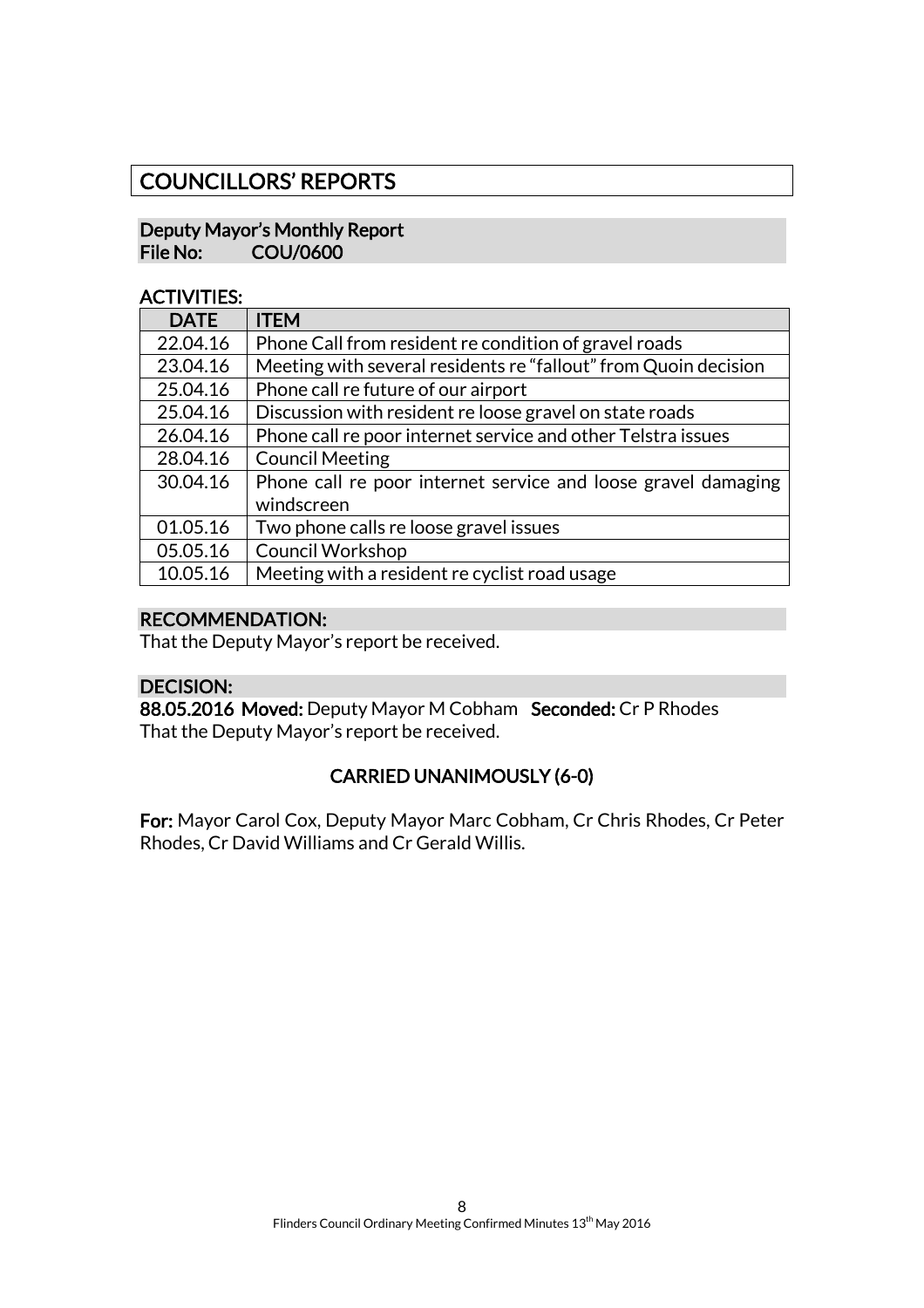# MAYOR'S REPORT:

| <b>ACTION</b>            | Information |
|--------------------------|-------------|
| <b>PROPONENT</b>         | Mayor C Cox |
| <b>FILE REFERENCE</b>    | COU/0600    |
| <b>ASSOCIATED PAPERS</b> | Nil         |

# REPORT:

# APPOINTMENTS:

| 21.04.16 | Mayor's Development Day organised by the Local Government      |
|----------|----------------------------------------------------------------|
|          | Association of Tasmania (LGAT)                                 |
| 21.04.16 | Mayor's Dinner                                                 |
| 22.04.16 | <b>LGAT General Meeting</b>                                    |
| 25.04.16 | <b>Anzac Dawn Service</b>                                      |
| 25.04.16 | <b>Anzac Morning Service</b>                                   |
| 28.04.16 | Met with John Tucker, Liberal candidate for the Senate         |
| 28.04.16 | <b>Council Meeting</b>                                         |
| 02.05.16 | Met with the Police Commissioner, Darren Hine<br>and           |
|          | <b>Commander Brett Smith</b>                                   |
| 04.05.16 | Met with Brett Hall, candidate for Apsley, Legislative Council |
| 05.05.16 | <b>Council Workshop</b>                                        |
| 10.05.16 | General Manager's Performance Review Committee meeting         |

# Anzac Day

It was my privilege to give the address at both the Flinders Island services. So many people turned out again for both the magical morning at the cenotaph and later at the morning service in Whitemark.

Thank you to the Lions Club for the breakfast and to Pip & Peter Frost for the breakfast venue enabling us to enjoy the enchanting morning view of Marshall Bay; a view that is also enjoyed from the cenotaph.

A morning service was also held at the Corner on Cape Barren Island.

Let us work together for prosperity as our service personal have served and fought together in the trenches for our nation.

# National Volunteer Week

Volunteers are our heroes who give freely of their time, money and effort to support the wider community, serving as volunteer ambulance officers, firefighters, charity and support workers to name just a few.

Volunteers are the backbone of this community and whilst there is no specific event here to mark National Volunteer Week we can make a special effort to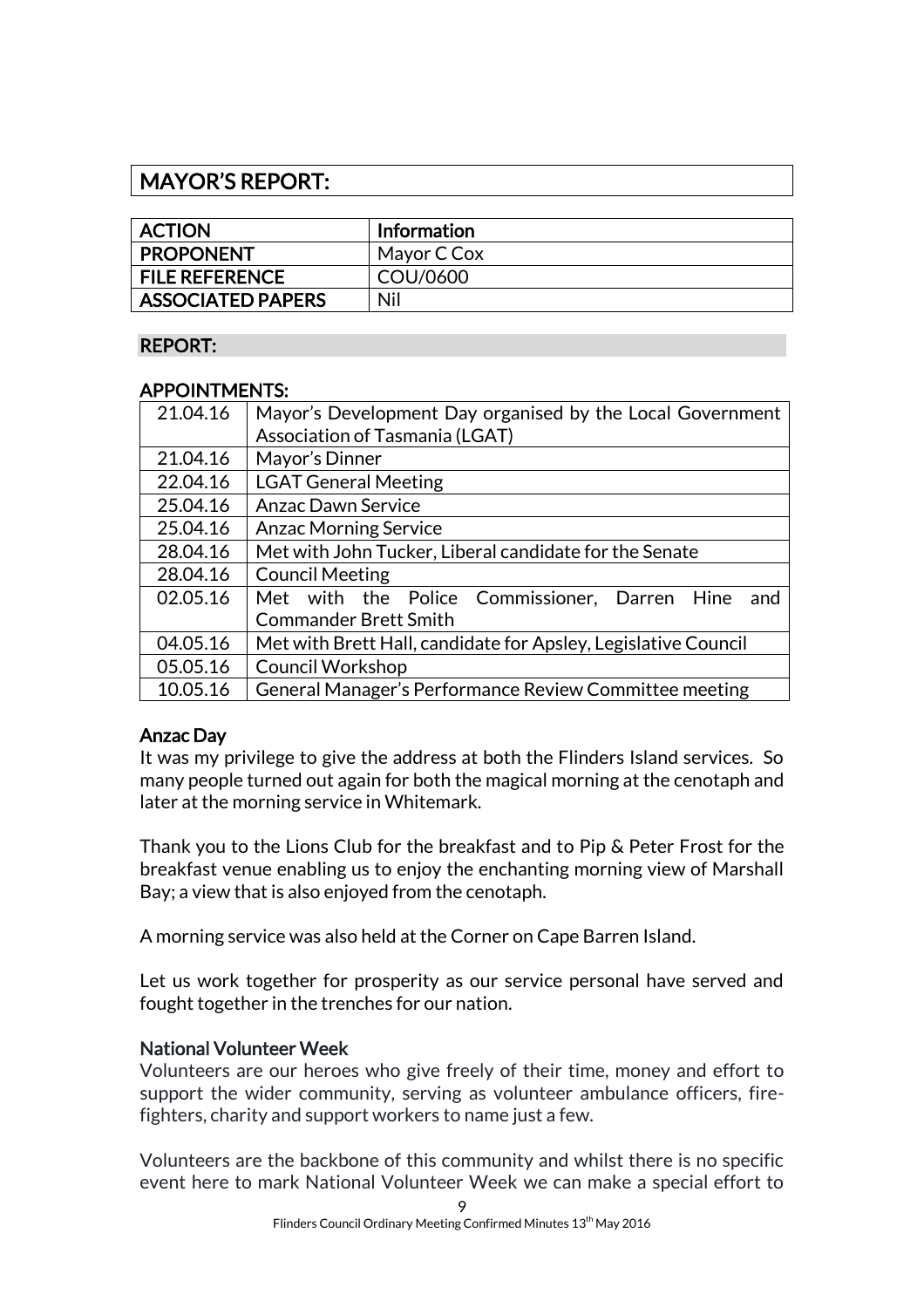thank our volunteers as they go about their activities. The theme for the 2016 National Volunteer Week is 'Give Happy. Live Happy'.

Thank you to our volunteer ambulance, fire fighters, SES members and ALL the members of our community groups. You are what makes this place so special.

# Works and Services Department

Thank you to the works and services employees for cleaning up and clearing our roads during the recent extraordinary windy weather.

| <b>DATE</b> | <b>WHO</b>                 | <b>SUBJECT</b>                           |
|-------------|----------------------------|------------------------------------------|
| 19/04/16    | D Gavin and F              | Objection to Furneaux Freight            |
|             | Henwood                    | <b>Development Application</b>           |
| 20/04/16    | Katrena Stephenson,        | 2016 Local Government Awards for         |
|             | <b>Local Government</b>    | <b>Excellence Now Open</b>               |
|             | Association of             |                                          |
|             | Tasmania (LGAT)            |                                          |
| 21/04/16    | <b>TasWater</b>            | Quarterly Report to Owners'              |
|             |                            | Representatives                          |
| 21/04/16    | Steve Old                  | Gaming machines in pubs and clubs        |
| 22/04/16    | <b>TasWater</b>            | Papers for General Meeting 12 May 2016   |
| 22/04/16    | Department of              | Flag advice - ANZAC Day                  |
|             | <b>Premier and Cabinet</b> |                                          |
|             | (DPaC)                     |                                          |
| 26/04/16    | Ian McMichael, Rural       | Resignation of CEO                       |
|             | Alive and Well (RAW)       |                                          |
| 26/04/15    | Road Safety Advisory       | Towards Zero - Road safety strategy      |
|             | Council                    | development                              |
| 26/04/16    | Mhairi Revie, State        | SES condolences for Jeff Grace's passing |
|             | <b>Emergency Services</b>  |                                          |
| 27/04/16    | D Gray                     | Open letter regarding Quoin development  |
| 27/04/16    | Jodie Morris,              | Mad Bad Sad Tears Abuse and Threats for  |
|             | <b>Preferred Training</b>  | Councillors - training course            |
|             | <b>Networks</b>            |                                          |
| 27/04/16    | <b>Government House</b>    | Invitation to Queen's Birthday 2016      |
|             |                            | <b>Charity Fundraising Event</b>         |
| 29/04/16    | P Hoysted, Director        | New Local Government code of conduct     |
|             | of Local Government        | framework                                |
| 29/04/16    | <b>LGAT</b>                | ALGA's 2016 Federal Election Priorities  |
| 02/05/16    | Katrena Stephenson,        | Launch of federal election advocacy      |
|             | <b>LGAT</b>                | document                                 |
| 02/05/16    | Cr G Willis                | Foregoing an increase in prescribed      |
|             |                            | allowances for a two year period         |

# CORRESPONDENCE IN: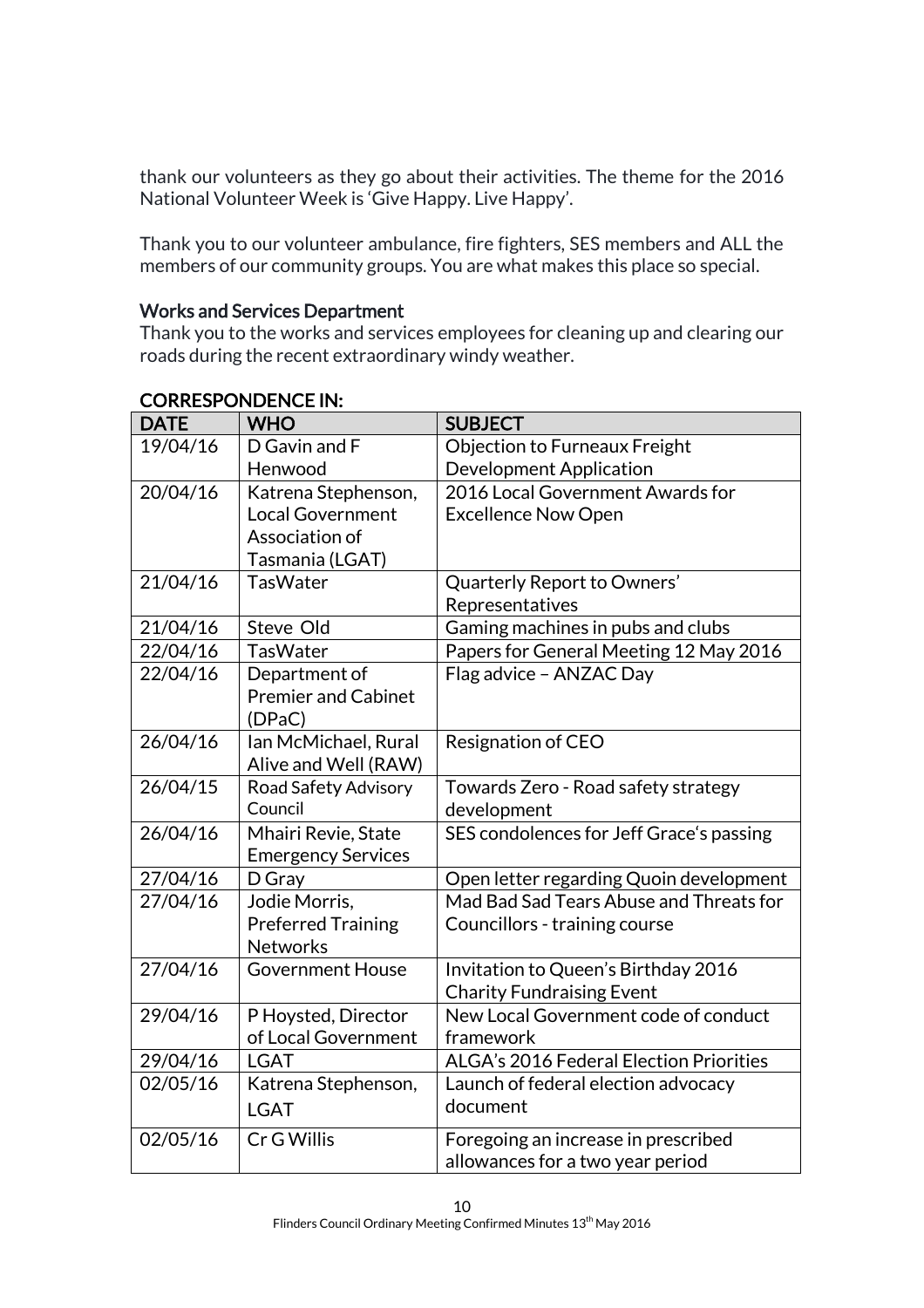| 02/05/16 | <b>Australian Local</b><br>Government                                                   | National General Assembly Program<br>Update                                                          |
|----------|-----------------------------------------------------------------------------------------|------------------------------------------------------------------------------------------------------|
|          | <b>Association (ALGA)</b>                                                               |                                                                                                      |
| 02/05/16 | Sarah McDonald, NBN<br>Co                                                               | NBN's Sky Muster satellite ready for<br>Tasmania                                                     |
| 02/05/16 | Sarah McDonald, NBN<br>Co                                                               | <b>Connected Newsletter</b>                                                                          |
| 03/05/16 | Tracey Clark,<br>Northern Tasmania<br>Development (NTD)                                 | Media Release in relation to the Future<br><b>Regional Champions Program</b>                         |
| 03/05/16 | Stephanie Watson,<br><b>LGAT</b>                                                        | Media release - 2016 Federal Election<br>Advocacy Document, Partnering for<br>Prosperity             |
| 03/05/16 | M Buck, Flinders<br><b>Island Tourism and</b><br><b>Business Inc. (FITBI)</b>           | Infrastructure Plan                                                                                  |
| 03/05/16 | Cr C Rhodes                                                                             | Resignation as council representative to<br><b>FITBI</b>                                             |
| 04/05/16 | Dion Lester, LGAT                                                                       | Local Government specific<br>announcements from the Federal Budget                                   |
| 04/05/16 | Guy Barnett,<br>Parliamentary<br>Secretary for Small<br><b>Business</b>                 | Media Release - Federal Budget good for<br>small business - the engine room of<br>Tasmania's economy |
| 04/05/16 | Sarah Hirst-<br><b>Managing Director</b><br>Tasmania Invest                             | Launch of Tasmania Invest - Media<br>Release                                                         |
| 06/05/16 | Matthew Hochman,<br>Parliamentary<br>Secretary to the<br>Premier                        | National Volunteer Week - 9-15 May<br>2016                                                           |
| 06/05/16 | <b>Tracey Clark, NTD</b>                                                                | <b>Invitation - NTD Local Government</b><br>Committee Meeting - 3 June                               |
| 06/05/16 | Maxine Roughley,<br><b>Flinders Island</b><br>Aboriginal<br>Association Inc.<br>(FIAAI) | Proposed meeting date for FIAAI and<br>Councillors                                                   |
| 06/05/16 | Page Seager                                                                             | Confidential advice                                                                                  |
| 09/05/16 | Marta, Executive<br>Officer, Recognise                                                  | Introduction - Journey to Recognition                                                                |
| 09/05/16 | Stephanie Watson,<br><b>LGAT</b>                                                        | Nominations for the 2016 Meritorious<br>Service Award                                                |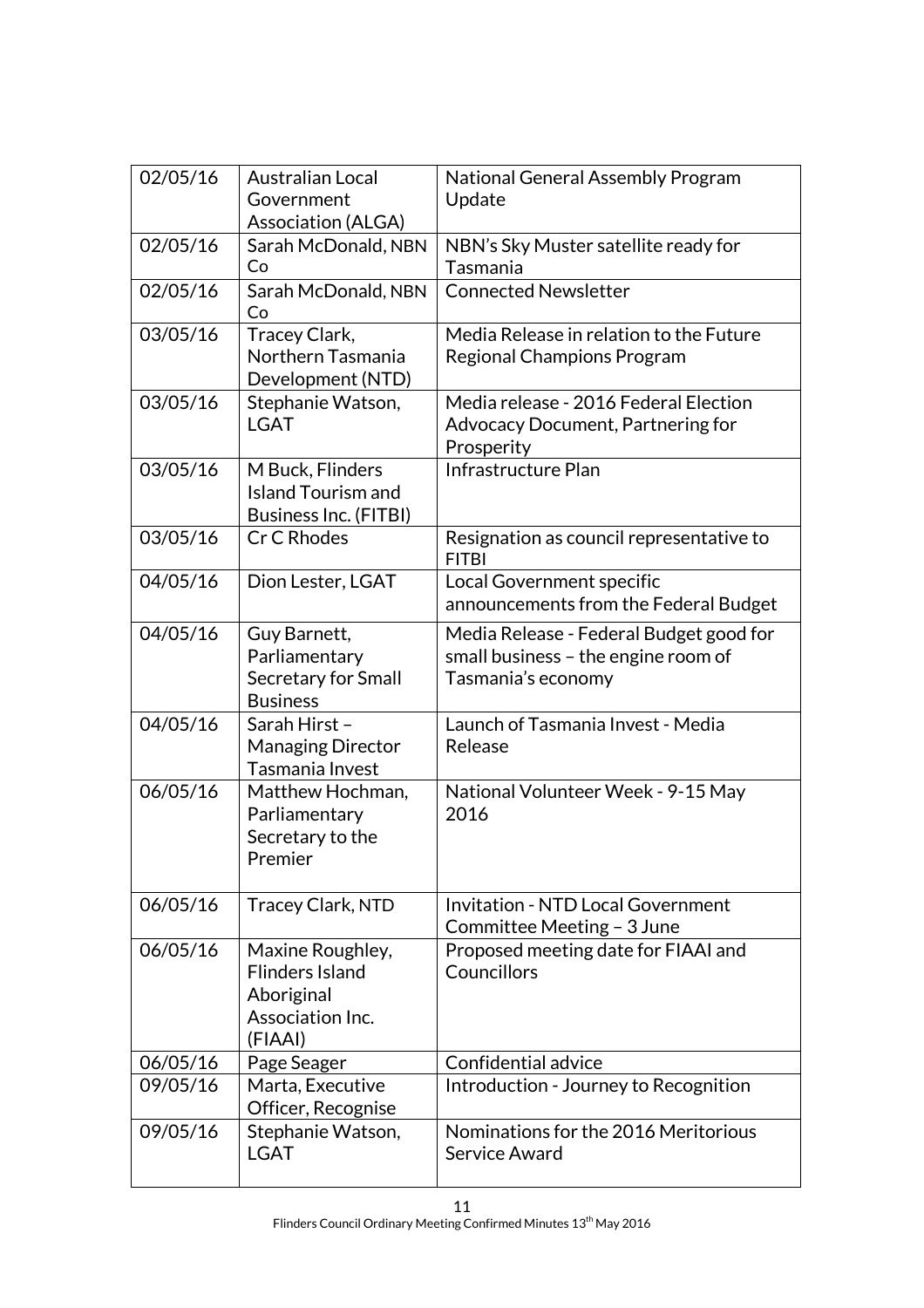| 09/05/16 | Tracey Clark, NTD       | Media event in support of UTAS move to<br>inner city campus                    |
|----------|-------------------------|--------------------------------------------------------------------------------|
| 11/05/16 | M Buck, FITBI           | Advice of resignation of Councillor as<br>Council representative to FITBI      |
| 12/05/16 | <b>Heart Foundation</b> | Entries closing soon - 2016 Heart<br><b>Foundation Local Government Awards</b> |

# CORRESPONDENCE OUT:

| <b>DATE</b>        | <b>WHO</b>          | <b>SUBJECT</b>                           |
|--------------------|---------------------|------------------------------------------|
| 21/04/16           | Steve Old           | Gaming machines in pubs and clubs        |
| 28/04/16           | G Adams, Markarna   | Support letter for Regional Revival Fund |
|                    | Park                | Application                              |
| 03/05/16           | Cr C Rhodes         | Request for written resignation from     |
|                    |                     | <b>FITBI</b>                             |
| $05\,\mathrm{\AA}$ | Maxine Roughley -   | Proposed meeting date for FIAAI and      |
| 09/05/16           | <b>FIAAI</b>        | Councillors                              |
| 09/05/16           | Marta, Recognise    | Response re Journey to Recognition       |
| 11/05/16           | Minister Groom,     | Support for Markarna Park's application  |
|                    | Department of State | for Regional Revival Fund                |
|                    | Growth              |                                          |
| 11/05/16           | Marine and Safety   | Letter in support of Ian Johnston's      |
|                    | Tasmania (MAST)     | Recreational Boating Fund applications   |
| 11/5/16            | M Brewster,         | Pricing policy                           |
|                    | TasWater            |                                          |
| 11/5/16            | M Buck, FITBI       | Resignation of Council representative    |
| 12/05/16           | <b>Planet Ark</b>   | Cartridges 4 Planet Ark newsletter       |

# VOTING REQUIREMENTS:

Simple Majority

# RECOMMENDATION:

That the Mayor's report be received.

# DECISION:

89.05.2016 Moved: Cr P Rhodes Seconded: Cr D Williams That the Mayor's report be received.

# CARRIED UNANIMOUSLY (6-0)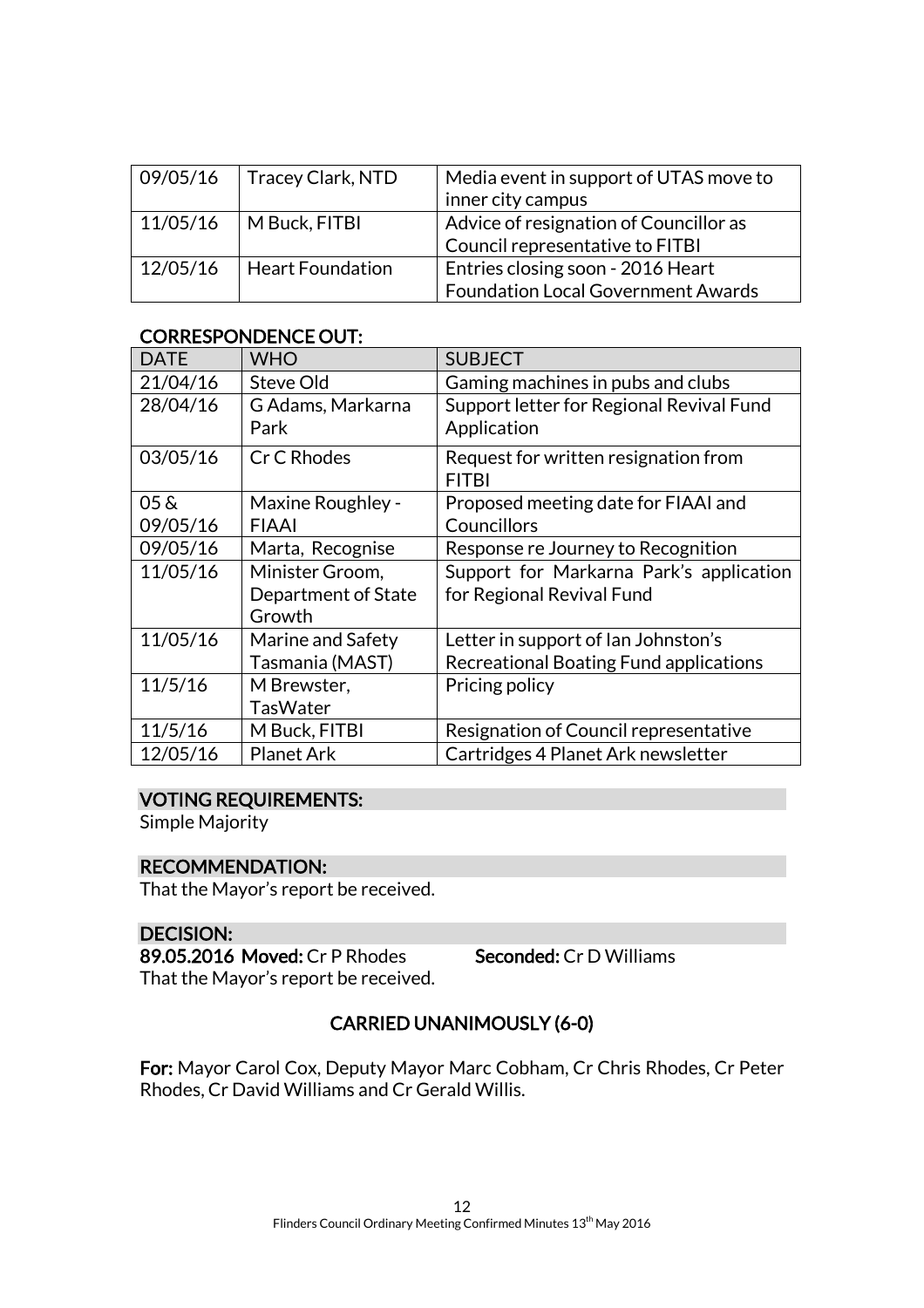# A. DEVELOPMENT SERVICES AND PLANNING APPLICATIONS

| Item A1: | <b>Development Application Report</b> |
|----------|---------------------------------------|
|----------|---------------------------------------|

| <b>ACTION</b>            | <b>Information</b>                            |
|--------------------------|-----------------------------------------------|
| <b>PROPONENT</b>         | <b>Council Officer</b>                        |
| <b>OFFICER</b>           | Jacci Viney, Development Services Coordinator |
| <b>FILE REFERENCE</b>    | DSV/0300                                      |
| <b>ASSOCIATED PAPERS</b> | Annexure 2: Development Application Report -  |
|                          | April 2016                                    |

# INTRODUCTION:

The purpose of this report is to provide Councillors with an update of the applications which have been dealt with by the Planning Department for the month of April as per the Council motion 249.09.2015, passed at the  $24<sup>th</sup>$ September 2015 Council Meeting.

Council has requested that the planning consultancy service (West Tamar Council) provide this detail to Council on a monthly basis.

# PREVIOUS COUNCIL CONSIDERATION:

Some items may have been considered at meetings of Council while the remainder have been approved under delegation by the General Manager.

# OFFICER'S REPORT:

Refer to Annexure 2 - Development Application Report – April 2016, provided by West Tamar Council.

# VOTING REQUIREMENTS:

Simple Majority

# OFFICER'S RECOMMENDATION:

That the Development Application Report – April 2016 report be received.

# DECISION:

90.05.2016 Moved: Cr G Willis Seconded: Cr P Rhodes That the Development Application Report – April 2016 report be received.

# CARRIED UNANIMOUSLY (6-0)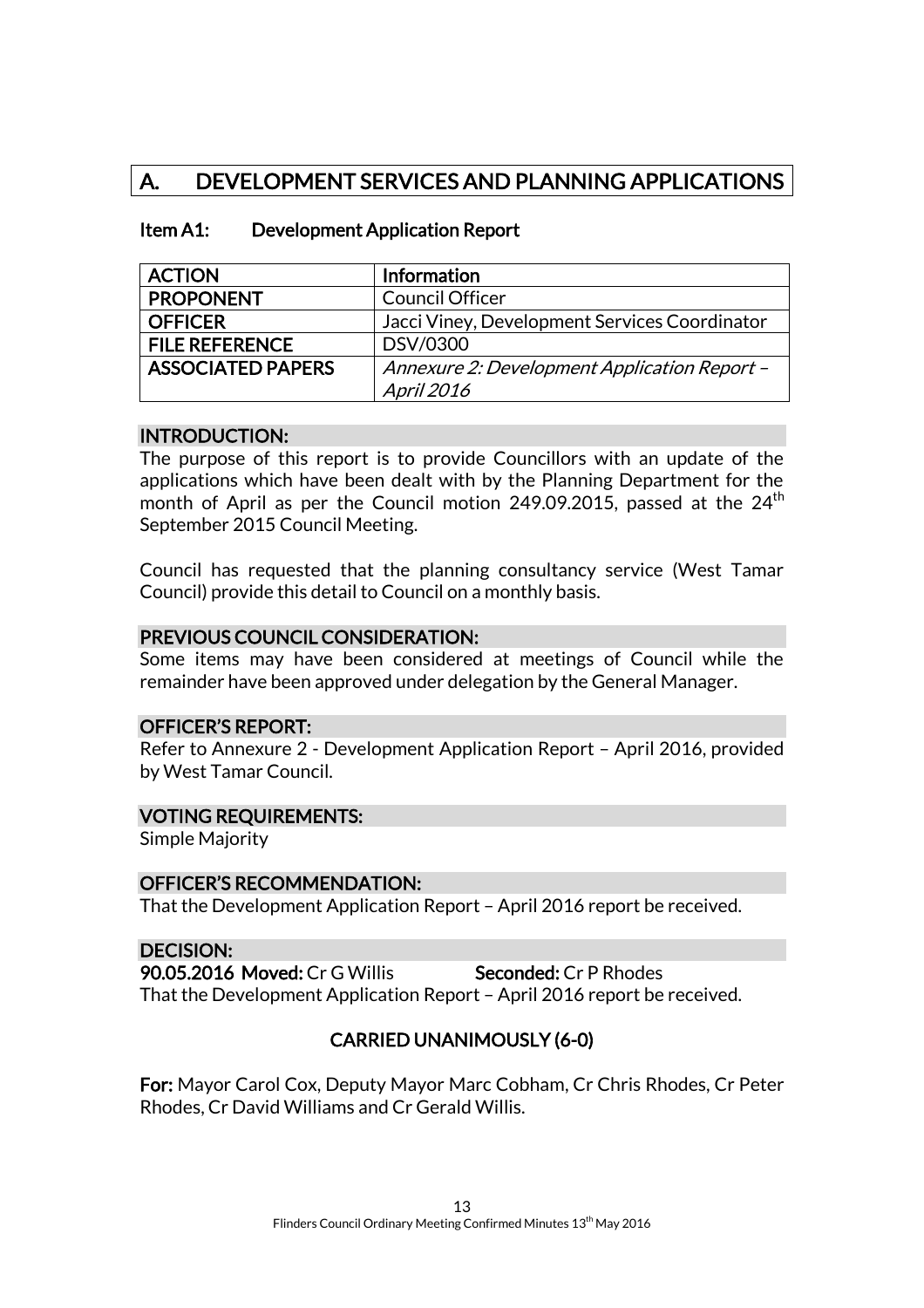# B. NOTICE OF MOTIONS

# Item B1: Notice of Motion from Deputy Mayor Marc Cobham – Traffic Signs (Cycling)

| <b>ACTION</b>            | <b>Decision</b>                           |
|--------------------------|-------------------------------------------|
| <b>PROPONENT</b>         | Deputy Mayor Marc Cobham                  |
| <b>OFFICER</b>           | Sophie Pitchford - Acting General Manager |
| <b>FILE REFERENCE</b>    | <b>WOR/1600</b>                           |
| <b>ASSOCIATED PAPERS</b> | Annexure 3: Traffic signs                 |

# NOTICE OF MOTION:

That Council install traffic signs re distances between vehicular and cyclist traffic (as per changes to the Tasmanian Road Rules in February 2015) at strategic locations on the Flinders Island road network.

The suggested locations are:

- the exit of the Airport:
- the beginning of Trousers Point Rd (at Lady Barron Rd junction);
- just before the junction of Palana Rd and Fairhaven Rd i.e. before the old Emita Church (heading north);
- near the section of Palana Rd at Emita where the gravel becomes bitumen (heading south);
- Palana Rd / Sawyers Bay Rd junction (heading south); and
- Lady Barron Rd (heading north out of Lady Barron Township).

# COUNCILLOR'S REPORT:

Several local residents have individually approached me re the need for road signage that reflects recent changes in the Tasmanian Road Rules relating to the co-existence of cyclists and motorists on our road network.

In February 2015 new rules and signage were introduced in Tasmania i.e. that vehicles leave a 1 meter gap between their vehicle and cyclists in zones with a speed limit up to 60kph and a 1.5 meter gap for higher speeds. Cyclists also have a responsibility to wear light coloured clothing and helmets, use suitable lighting in low light or at night time and to not use headphones whilst riding on roads.

The suggestion has been that if we install signs only a few would be required in the following locations:

- $\bullet$  the exit of the Airport;
- the beginning of Trousers Point Rd (at Lady Barron Rd junction);
- just before the junction of Palana Rd and Fairhaven Rd i.e. before the old Emita Church (heading north);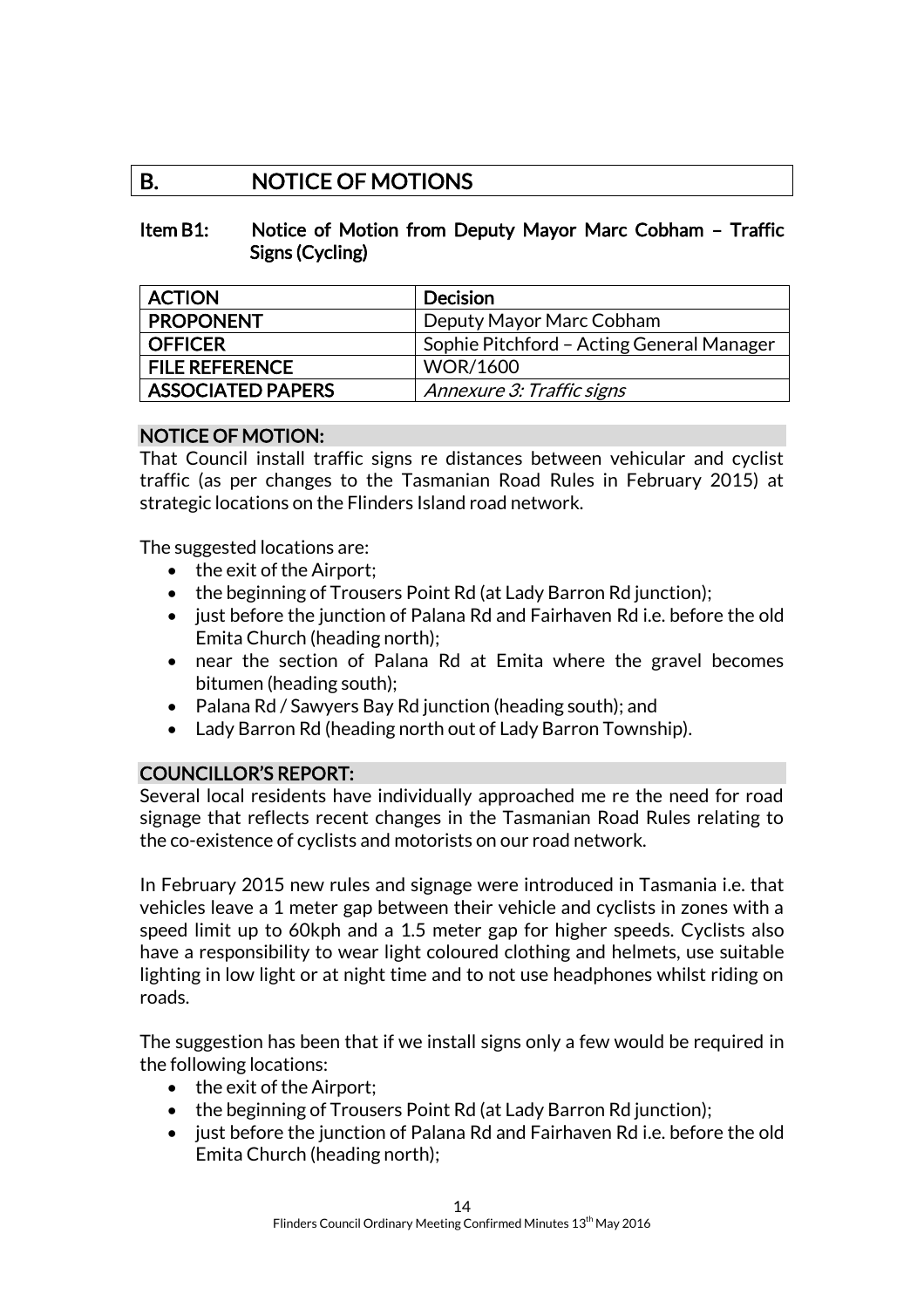- near the section of Palana Rd at Emita where the gravel becomes bitumen (heading south);
- Palana Rd / Sawyers Bay Rd junction (heading south); and
- Lady Barron Rd (heading north out of Lady Barron Township).

# PREVIOUS COUNCIL CONSIDERATION:

Nil

# OFFICER'S REPORT:

The Island has experienced an increase in cyclists on our roads over the past few years.

Due to the change in Tasmanian Road Rules, Council needs to address how the new rules are conveyed to motorists to ensure the safety of cyclists.

Signs to be erected on State Roads will need to go through a process to receive permission from the Department of State Roads.

In addition, a budget allocation will need to be put in place to allow for the cost and installation of the signs.

# STATUTORY REQUIREMENTS:

Local Government Act 1993

# POLICY/STRATEGIC IMPLICATIONS:

4.0 Strategic, Efficient and Effective Organisation - Responding to risks and opportunities.

4.4 Drive continuous improvement through a focus on customer service, community engagement, efficient systems and processes, innovation, capacity building and workforce development.

4.4.4 Compliance with the requirements of the Work Health and Safety Act 2012. A safe working environment where staff, volunteers and contractors understand safety issues, are supported and take individual responsibility for safety.

# BUDGET AND FINANCIAL IMPLICATIONS:

A total of \$1200 - \$1500 for signs and installation.

# RISK/LIABILITY:

Council has a duty of care to motorists and cyclists by providing appropriate road signage.

#### VOTING REQUIREMENTS:

Simple Majority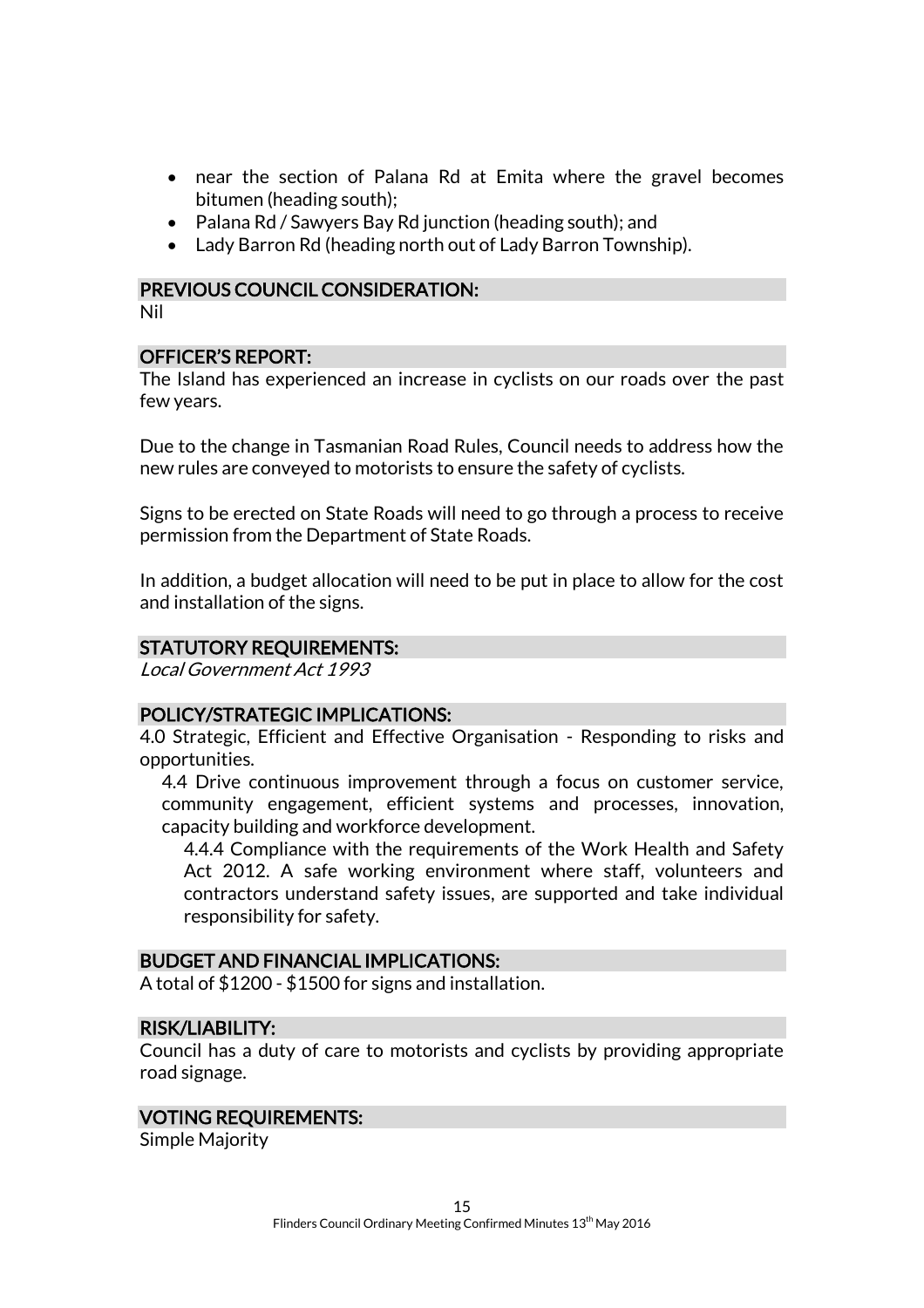# OFFICER'S RECOMMENDATION:

That Council install traffic signs re distances between vehicular and cyclist traffic (as per changes to the Tasmanian Road Rules in February 2015) at strategic locations on the Flinders Island road network.

# DECISION:

91.05.2016 Moved: Deputy Mayor M Cobham Seconded: Cr D Williams That Council install traffic signs re distances between vehicular and cyclist traffic (as per changes to the Tasmanian Road Rules in February 2015) at strategic locations on the Flinders Island road network.

The suggestion has been that if we install signs only a few would be required in the following locations:

- $\bullet$  the exit of the Airport;
- the beginning of Trousers Point Rd (at Lady Barron Rd junction);
- iust before the junction of Palana Rd and Fairhaven Rd i.e. before the old Emita Church (heading north);
- near the section of Palana Rd at Emita where the gravel becomes bitumen (heading south);
- Palana Rd / Sawyers Bay Rd junction (heading south);
- Lady Barron Rd (heading north out of Lady Barron Township); and
- Northern end of the Coast Rd.

# AMENDMENT

92.05.2016 Moved: Cr C Rhodes Seconded: Cr P Rhodes The signs to be located at:

- Lady Barron;
- Whitemark; and
- Coming out of the airport.

# CARRIED UNANIMOUSLY (6-0)

For: Mayor Carol Cox, Deputy Mayor Marc Cobham, Cr Chris Rhodes, Cr Peter Rhodes, Cr David Williams and Cr Gerald Willis.

# SUBSTANTIVE

91.05.2016 Moved: Deputy Mayor M Cobham Seconded: Cr D Williams That Council install traffic signs re distances between vehicular and cyclist traffic (as per changes to the Tasmanian Road Rules in February 2015) at strategic locations on the Flinders Island road network. The signs to be located at:

- Lady Barron;
- Whitemark; and
- Coming out of the airport.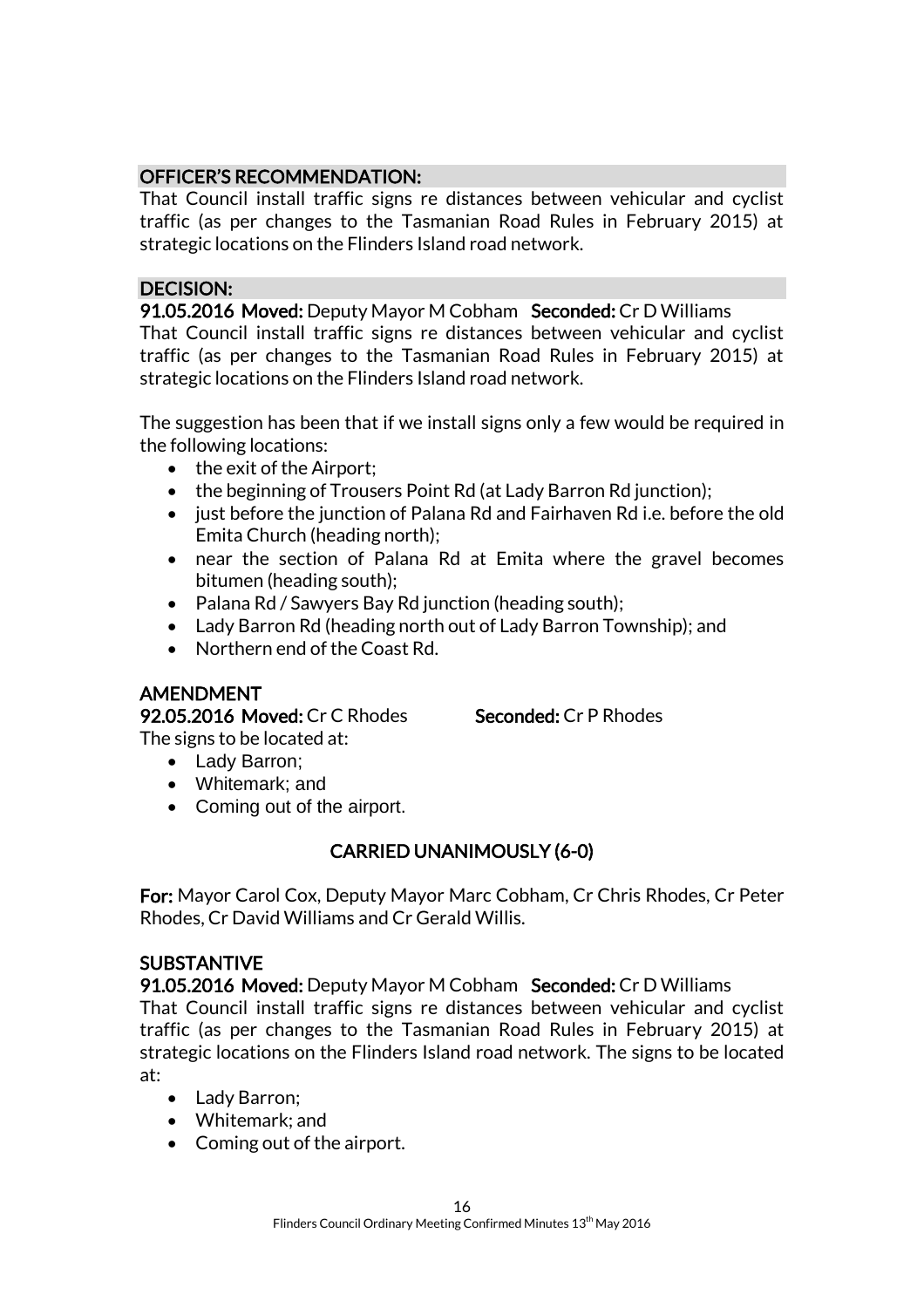# CARRIED UNANIMOUSLY (6-0)

For: Mayor Carol Cox, Deputy Mayor Marc Cobham, Cr Chris Rhodes, Cr Peter Rhodes, Cr David Williams and Cr Gerald Willis.

Mayor Carol Cox passed the Chair to Deputy Mayor Marc Cobham at 1.22pm.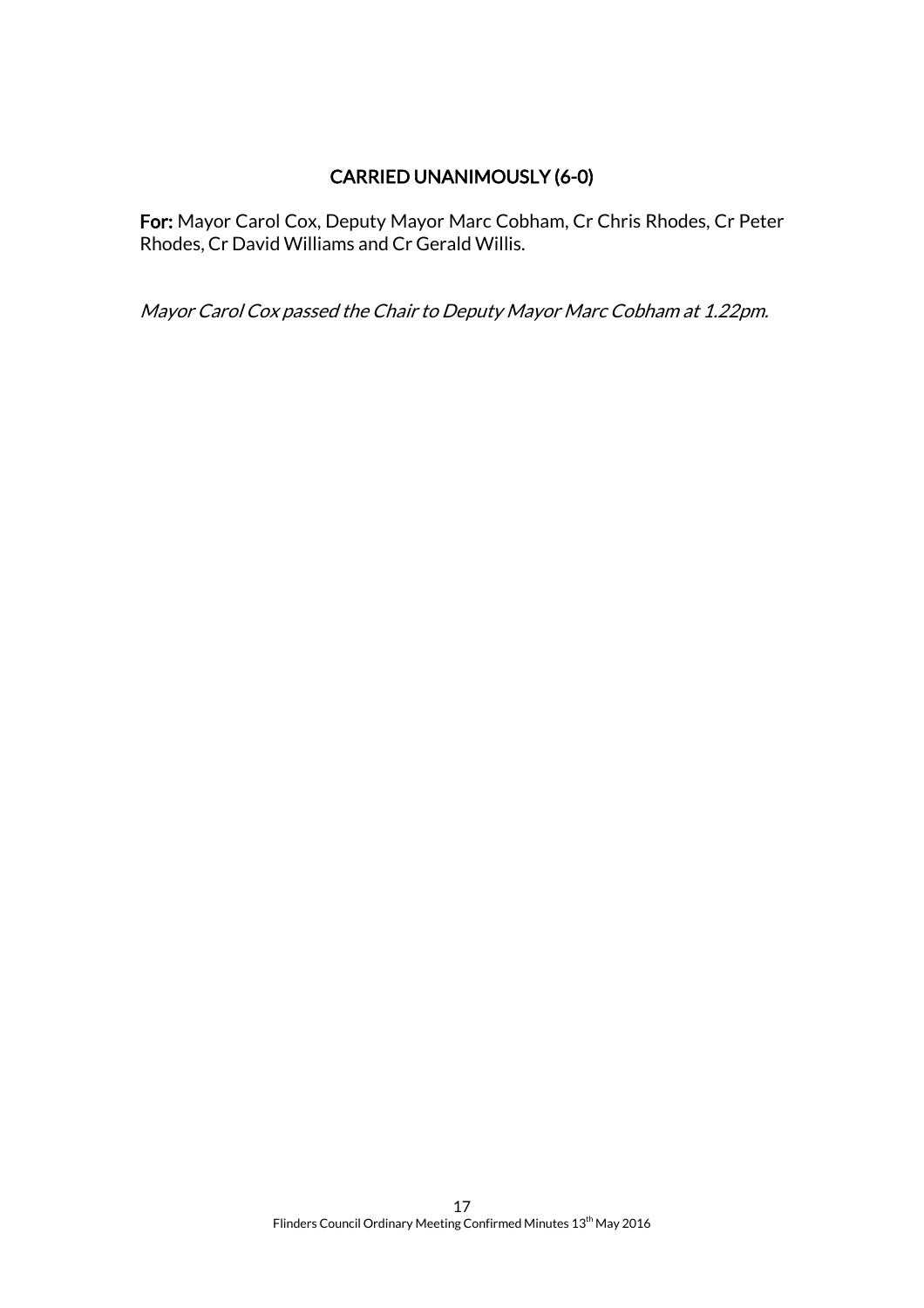# Item B2: Notice of Motion from Mayor Carol Cox - Flinders Island Tourism & Business Inc. Representative

| <b>ACTION</b>            | <b>Decision</b>                          |
|--------------------------|------------------------------------------|
| <b>PROPONENT</b>         | Mayor Carol Cox                          |
| <b>OFFICER</b>           | Sophie Pitchford, Acting General Manager |
| <b>FILE REFERENCE</b>    | CSV/1704                                 |
| <b>ASSOCIATED PAPERS</b> | Annexure 4: Email from Cr C Rhodes       |

# NOTICE OF MOTION:

- 1. That Council recognises Cr Chris Rhodes' request to resign as the Council representative to Finders Island Tourism & Business Inc. (FITBI) and ratifies the resignation.
- 2. That Council as a member of FITBI considers its representation and the requirements of that representation.
- 3. The Council elects/determines a representative to FITBI and advises FITBI of the appointment.

# COUNCILLOR'S REPORT:

Councillor Chris Rhodes tendered me his notification of resigning from FITBI via email on the 3 $^{\rm rd}$  May 2016. The email is attached as Annexure 4.

Council is a member of FITBI and thus has voting rights that it needs an appointed/elected person to undertake. Council also has a role in improving visitation and economic growth.

The Council representative to FITBI must be committed to putting the Council position when acting as a member of FITBI and to facilitate the flow of information between the parties. A written report for noting presented to Council on a quarterly basis could be one way of keeping Council informed.

When nominating for this position, Councillors should be aware of their position with regard to tourism and business activity, both on a real and perceived basis, which could make it difficult to act in the interests of Council as a member of FITBI.

Council at an operational level, also works with FITBI and the member representative should have an understanding of the activities that are occurring at this level.

I thank Cr Chris Rhodes for the time he has given and noting his resignation for personal reasons, recommend ratification of the resignation.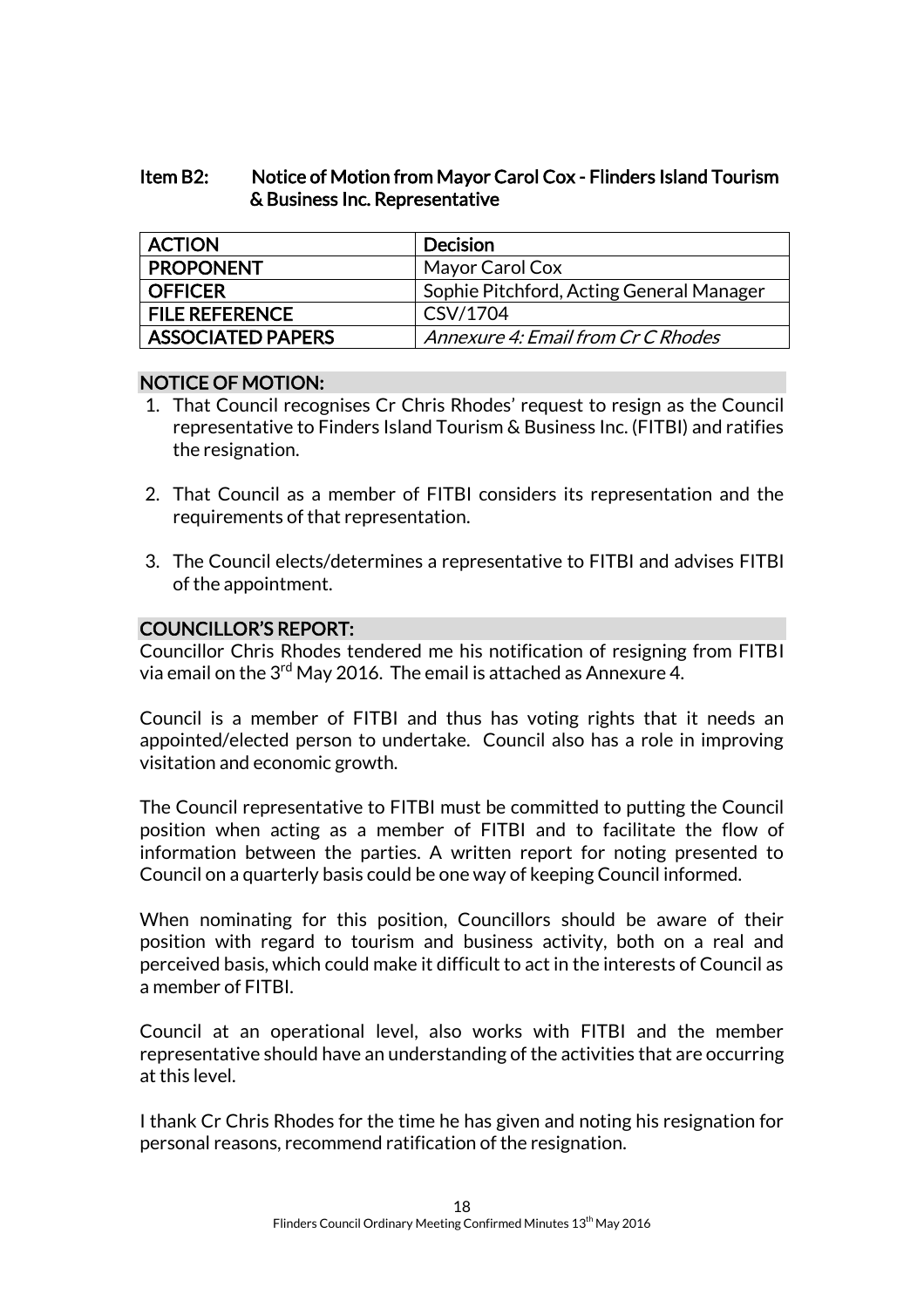# PREVIOUS COUNCIL CONSIDERATION:

Nil

# OFFICER'S REPORT:

Cr Chris Rhodes has formally resigned as the Council representative to Flinders Island Tourism & Business Inc.

As a member of FITBI, Council requires a representative and will need to elect another Councillor to replace Cr Chris Rhodes to undertake the position.

# STATUTORY REQUIREMENTS:

Local Government Act 1993

# POLICY/STRATEGIC IMPLICATIONS:

No policy on the matter is in place.

# BUDGET AND FINANCIAL IMPLICATIONS:

Nil

RISK/LIABILITY:

Nil

# VOTING REQUIREMENTS:

Simple Majority

# OFFICER'S RECOMMENDATION:

- 1. That Council recognises Cr Rhodes' request to resign as the Council representative to Finders Island Tourism & Business Inc. (FITBI) and ratifies the resignation.
- 2. That Council as a member of FITBI considers its representation and the requirements of that representation.
- 3. The Council elects/determines a representative to FITBI and advises FITBI of the appointment.

# DECISION:

93.05.2016 Moved: Mayor C Cox Seconded: Cr G Willis

- 1. That Council recognises Cr Rhodes' request to resign as the Council representative to Finders Island Tourism & Business Inc. (FITBI) and ratifies the resignation.
- 2. That Council as a member of FITBI considers its representation and the requirements of that representation.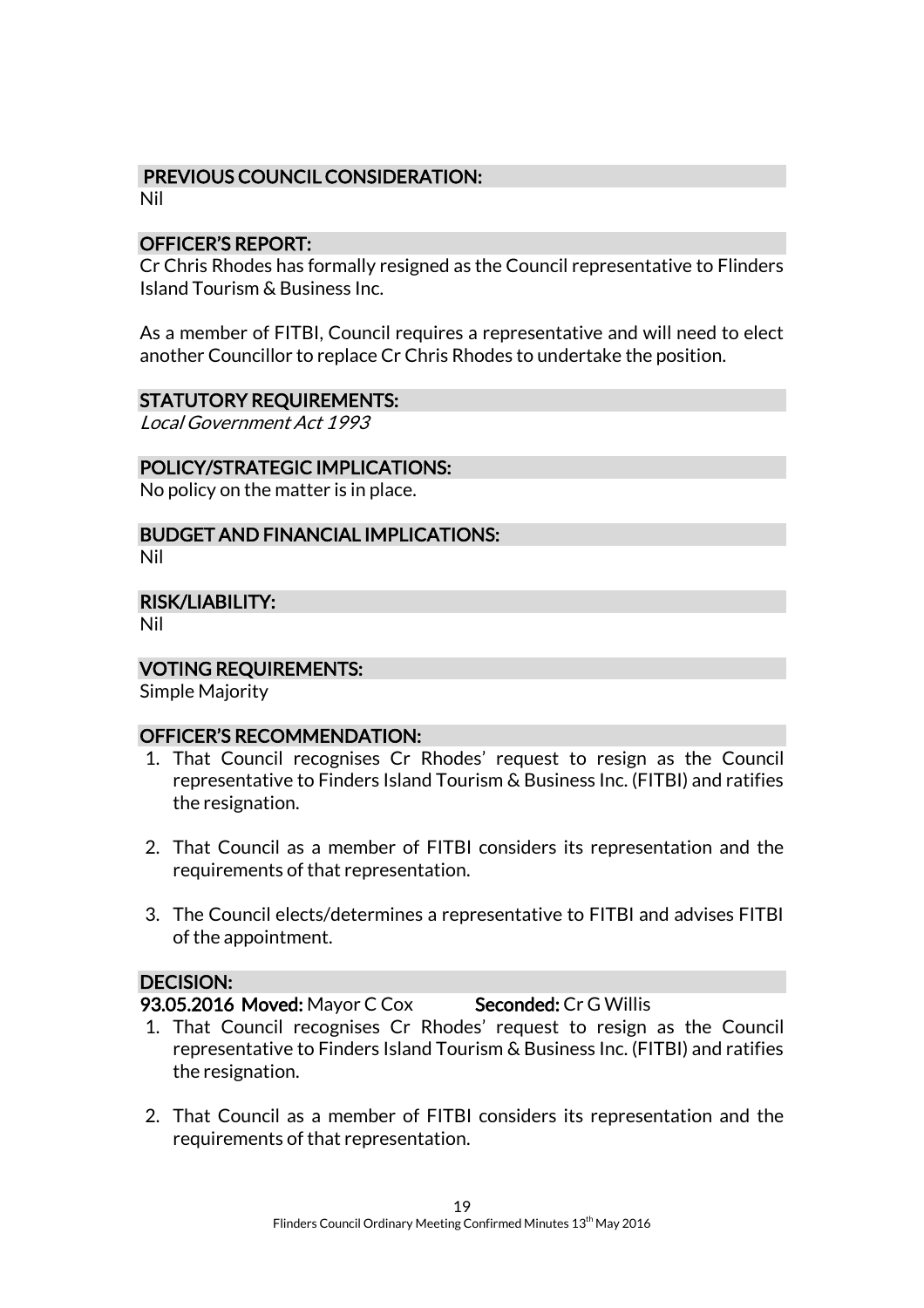3. The Council elects/determines a representative to FITBI and advises FITBI of the appointment.

# CARRIED UNANIMOUSLY (6-0)

For: Mayor Carol Cox, Deputy Mayor Marc Cobham, Cr Chris Rhodes, Cr Peter Rhodes, Cr David Williams and Cr Gerald Willis.

Deputy Mayor Marc Cobham passed the Chair to Mayor Carol Cox at 1.25pm.

94.05.2016 Moved: Cr G Willis Seconded: Cr C Rhodes That the Mayor writes to Finders Island Tourism & Business Inc. (FITBI) to clarify FITBIs expectation of a Council representative and to suggest that Council wishes to move to a position that involves liaison only without voting rights.

# CARRIED UNANIMOUSLY (6-0)

For: Mayor Carol Cox, Deputy Mayor Marc Cobham, Cr Chris Rhodes, Cr Peter Rhodes, Cr David Williams and Cr Gerald Willis.

Note: Part 3 of motion 93.05.2016 will be held over until correspondence from FITBI is received.

Mayor Carol Cox passed the Chair to Deputy Mayor Marc Cobham at 1.41pm.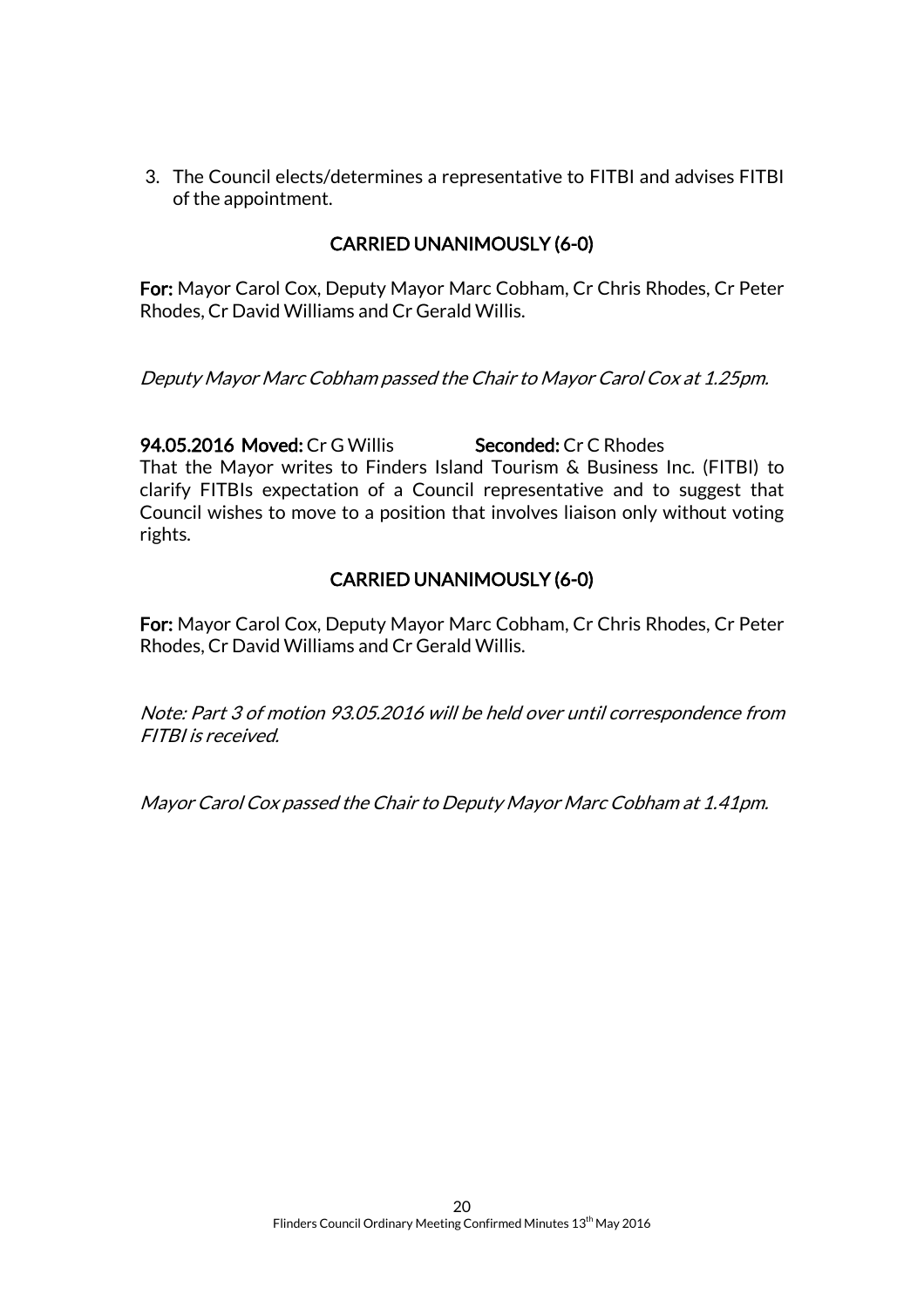# Item B3: LATE AGENDA ITEM - Notice of Motion from Mayor Carol Cox - TasWater Infrastructure Funding Support

| <b>ACTION</b>            | <b>Decision</b>                                   |
|--------------------------|---------------------------------------------------|
| <b>PROPONENT</b>         | Mayor Carol Cox                                   |
| <b>OFFICER</b>           | Sophie Pitchford, Acting General Manager          |
| <b>FILE REFERENCE</b>    | COU/0312                                          |
| <b>ASSOCIATED PAPERS</b> | Annexure12: 13 <sup>th</sup> May 2016 Letter from |
|                          | Miles Hampton, Board Chairman of                  |
|                          | Tas Water (For Elected Members only)              |

# NOTICE OF MOTION:

The Council discusses at this meeting the implications that would eventuate, for Council and for TasWater customers, if the proposal from TasWater 'That Owner Councils agree to a moratorium on increases in distributions for a further seven years in the event that TasWater secures commitment from the State and Federal Governments to make grants totaling no less than \$400 million over a ten year period.' is put in place. And

That Council's Owners Representative is advised of Council's position on this matter through a formal motion after the discussion.

# COUNCILLOR'S REPORT:

Council has received a letter from Miles Hampton, Board Chairman of TasWater, dated the  $13<sup>th</sup>$  May advising that there will be a special meeting of the Owners Representatives at 10.30 am on Thursday the 9th June 2016 that will request a vote on the matter that is outlined in the following motion:

'That Owner Councils agree to a moratorium on increases in distributions for a further seven years in the event that TasWater secures commitment from the State and Federal Governments to make grants totaling no less than \$400 million over a ten year period.'

Further information is given in the letter (Annexure 12) as to the estimated funding required over the next 10 years to bring water and sewerage infrastructure up to an "acceptable standard" and the factors that have been included in reaching the estimate of \$1.8 billion being required for this task, inclusive of a \$1.2 billion TasWater contribution.

An estimate of the effect of a 10 year freeze on the value of the distributions to Flinders Council is included as an attachment to the letter.

The Flinders Council's Owners Representative, Cr Willis, put forward the following information to inform this Notice of Motion and Councillor's decision.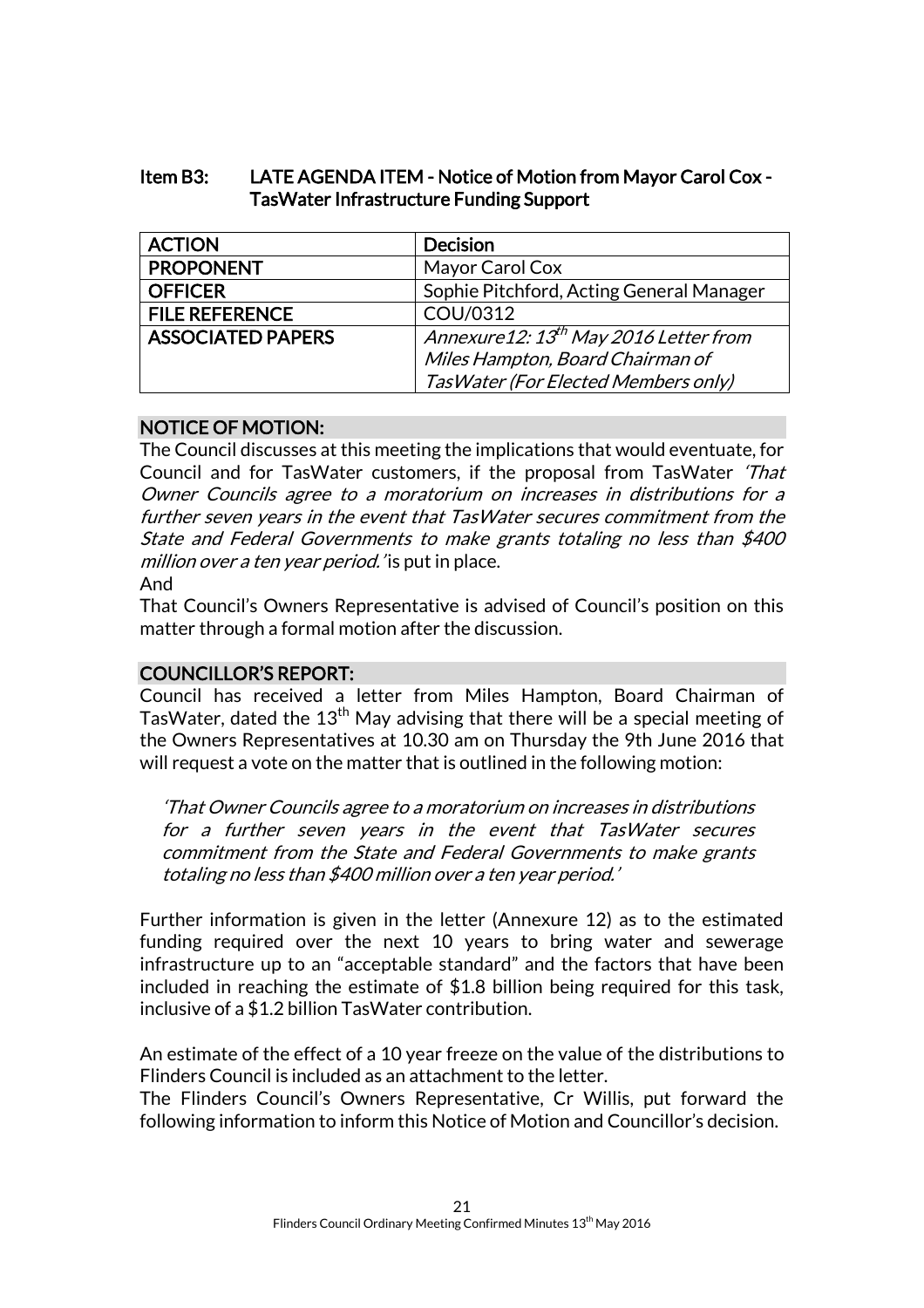The investment by Flinders Council (at cost and valuation) in TasWater is \$3.251 million.In the year ended 30 June 2015 we received receipts from TasWater of \$54,000 made up of \$10,000 tax equivalents, \$4,000 of LGF (loan guaranteed fees) and 40,000 of cash dividend.

TasWater is committed to a spend of around \$11 million to build the two treatment plants in Lady Barron and Whitemark and will incur an extra \$750,000 annually in costs to run the plants - the Council could never have afforded that level of cost.

# PREVIOUS COUNCIL CONSIDERATION:

Nil

# OFFICER'S REPORT:

TasWater has invested around \$11 million dollars on the Island upgrading the town water supply in Whitemark and Lady Barron. The ongoing cost to running the water treatment plants is also in effect an annual contribution that Flinders Island is receiving from TasWater.

It is evident that there are substantial upgrades required around the State and Council's agreement to extend the freeze on distributions by an additional seven years will support an application submitted to the Government to assist with the upgrade of services.

# STATUTORY REQUIREMENTS:

Local Government Act 1993

# POLICY/STRATEGIC IMPLICATIONS:

2. Infrastructure and Services - An Islands' specific approach to planning and delivery to ensure community and environmental values are maintained.

2.5 Work proactively with other infrastructure service providers.

# BUDGET AND FINANCIAL IMPLICATION

Agreeing to a freeze will have minimal impact on Council's annual dividend received from TasWater.

# RISK/LIABILITY:

Nil

# VOTING REQUIREMENTS:

Absolute Majority

#### OFFICER'S RECOMMENDATION:

The motion is supported.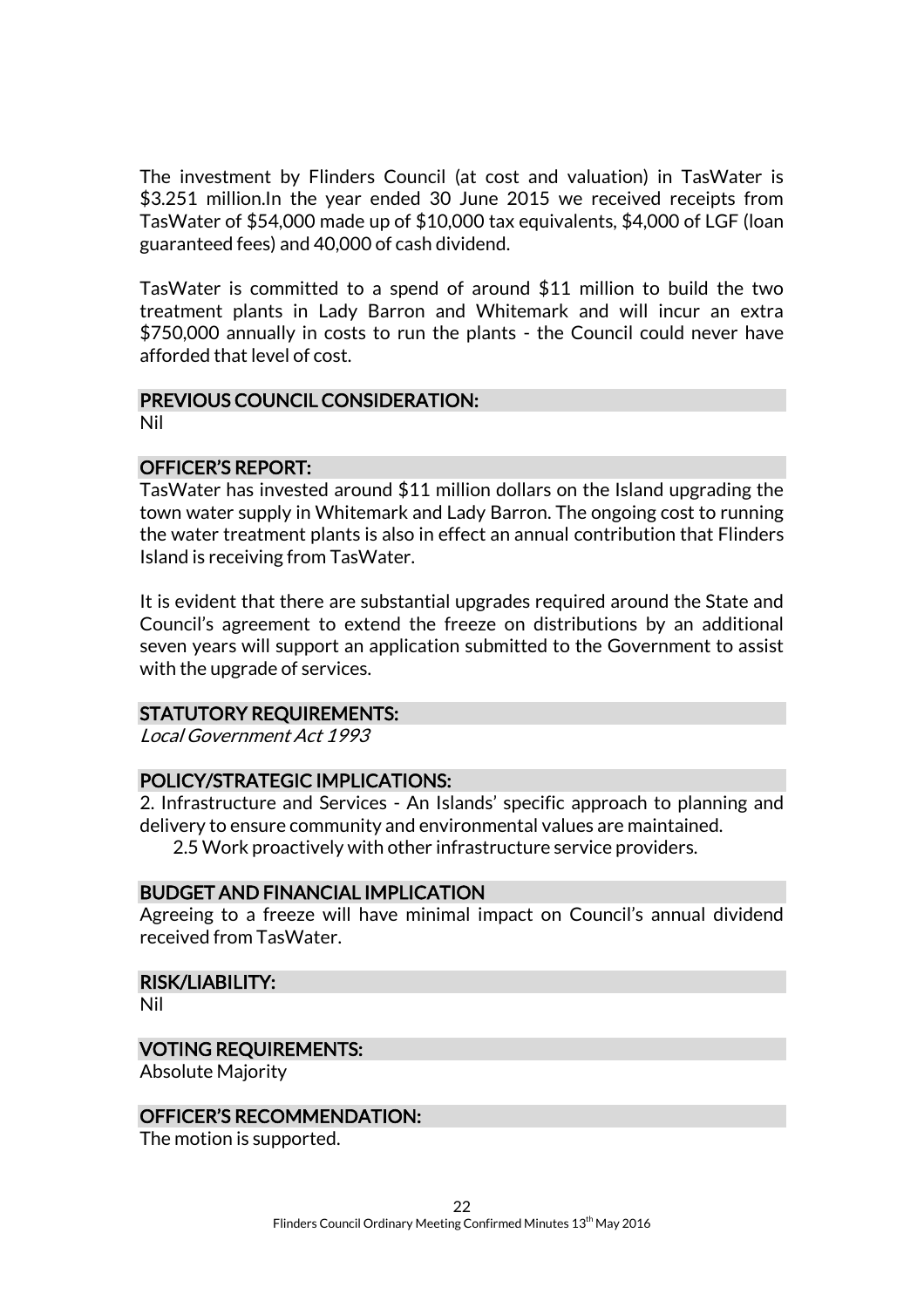# DECISION:

95.05.2016 Moved: Mayor C Cox Seconded: Cr G Willis The Council discusses at this meeting the implications that would eventuate, for Council and for TasWater customers, if the proposal from TasWater 'That Owner Councils agree to a moratorium on increases in distributions for a further seven years in the event that TasWater secures commitment from the State and Federal Governments to make grants totaling no less than \$400 million over a ten year period. 'is put in place.

And

That Council's Owners' Representative is advised of Council's position on this matter through a formal motion after the discussion.

# CARRIED UNANIMOUSLY (6-0)

For: Mayor Carol Cox, Deputy Mayor Marc Cobham, Cr Chris Rhodes, Cr Peter Rhodes, Cr David Williams and Cr Gerald Willis.

Deputy Mayor Marc Cobham passed the chair to Mayor Carol Cox at 1.42pm.

96.05.2016 Moved: Cr M Cobham Seconded: Cr C Rhodes That Council as an Owner Council agrees to a moratorium on increases in distributions for a further seven years in the event that TasWater secures commitment from the State and Federal Governments to make grants totaling no less than \$400 million over a ten year period.

# CARRIED UNANIMOUSLY (6-0)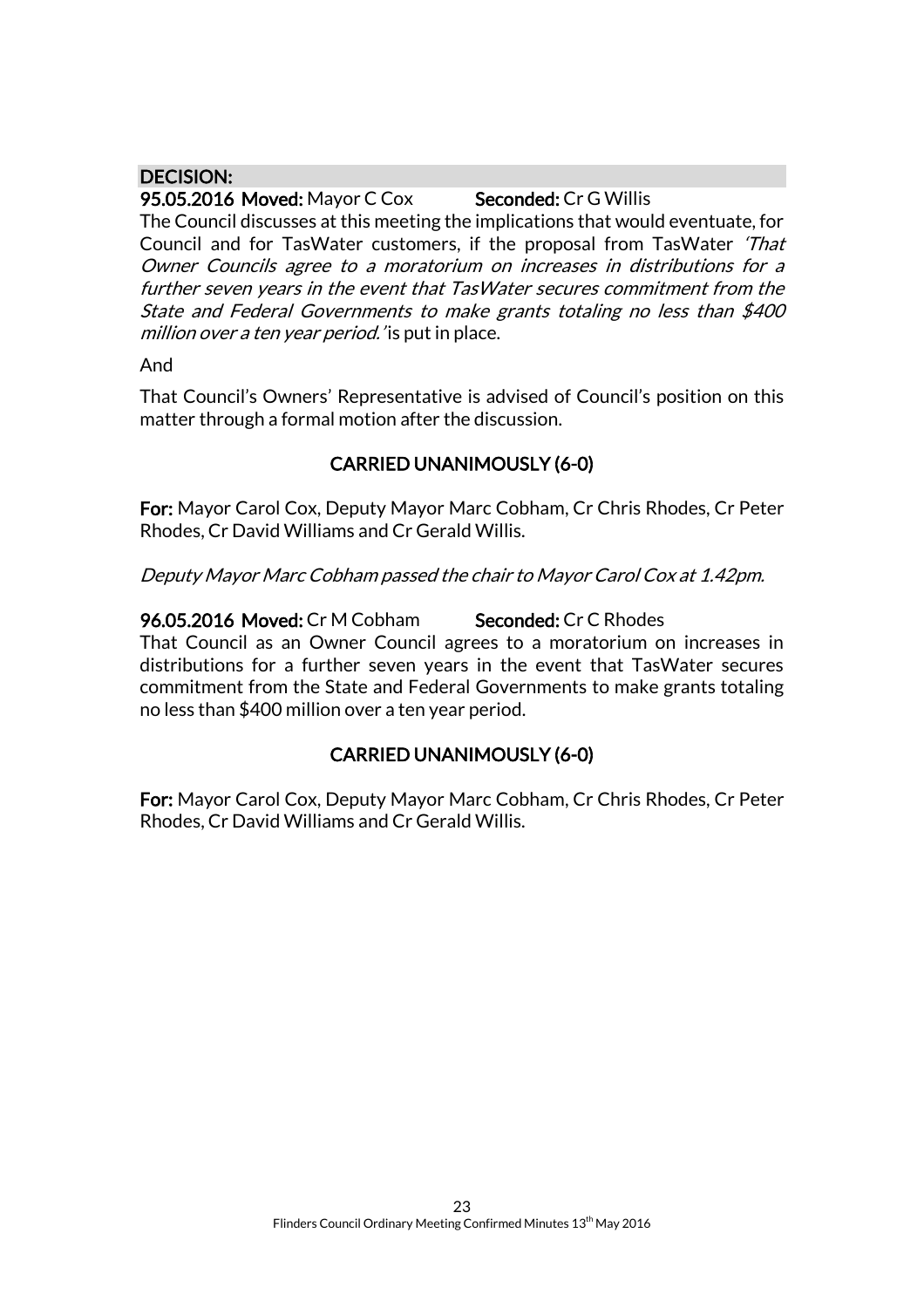# C. CORPORATE

# Item C1: Dog Registration Fees 2016-2017

| <b>ACTION</b>            | <b>Decision</b>                          |
|--------------------------|------------------------------------------|
| <b>PROPONENT</b>         | <b>Council Officer</b>                   |
| <b>OFFICER</b>           | Sophie Pitchford, Acting General Manager |
| <b>FILE REFERENCE</b>    | FIN/0701 & ANI/0205                      |
| <b>ASSOCIATED PAPERS</b> | Nil                                      |

#### INTRODUCTION:

Under Section 205 of the Local Government Act 1993 and the Dog Control Act 2000, Council can impose fees and charges with respect of the listed activities and statutory requirements within those Acts.

# PREVIOUS COUNCIL CONSIDERATION:

Reviewed annually – as no increase or change has been proposed, these fees have not been considered by Councillors beforehand.

# OFFICER'S REPORT:

Annually, Council sets fees and charges to reflect costs of providing services to the Municipality at the most cost effective manner obtainable. Dog Registration Fees form part of these fees & charges and therefore are addressed by Council each financial year during the Budget Estimates process.

The following Dog Registration Fees are submitted to Council for formal adoption for the 2016-2017 financial year without any change from the previous financial year:-

| <b>Dog Registration Fees</b>        | <b>Paid BEFORE</b><br>31 <sup>st</sup> July 2016 | <b>Paid AFTER</b><br>31 <sup>st</sup> July 2016 |
|-------------------------------------|--------------------------------------------------|-------------------------------------------------|
|                                     |                                                  |                                                 |
| <b>Sterilised Dog</b>               | 15.00                                            | 30.00                                           |
| Non-Sterilised Dog                  | 30.00                                            | 45.00                                           |
| <b>Working Dog</b>                  | 15.00                                            | 30.00                                           |
| Guide / Hearing Dog                 | N/A                                              | N/A                                             |
| Dangerous Dog                       | 120.00                                           | 150.00                                          |
| Seizure Fee for an Impounded<br>Dog | 60.00                                            | 60.00                                           |
| Daily Fee for Impounded Dog         | 25.00                                            | 25.00                                           |
| Replacement Tag                     | 5.00                                             | 5.00                                            |
| <b>First Registration</b>           | Prorata                                          | Prorata                                         |
| Transferred Registration            | N/A                                              | N/A                                             |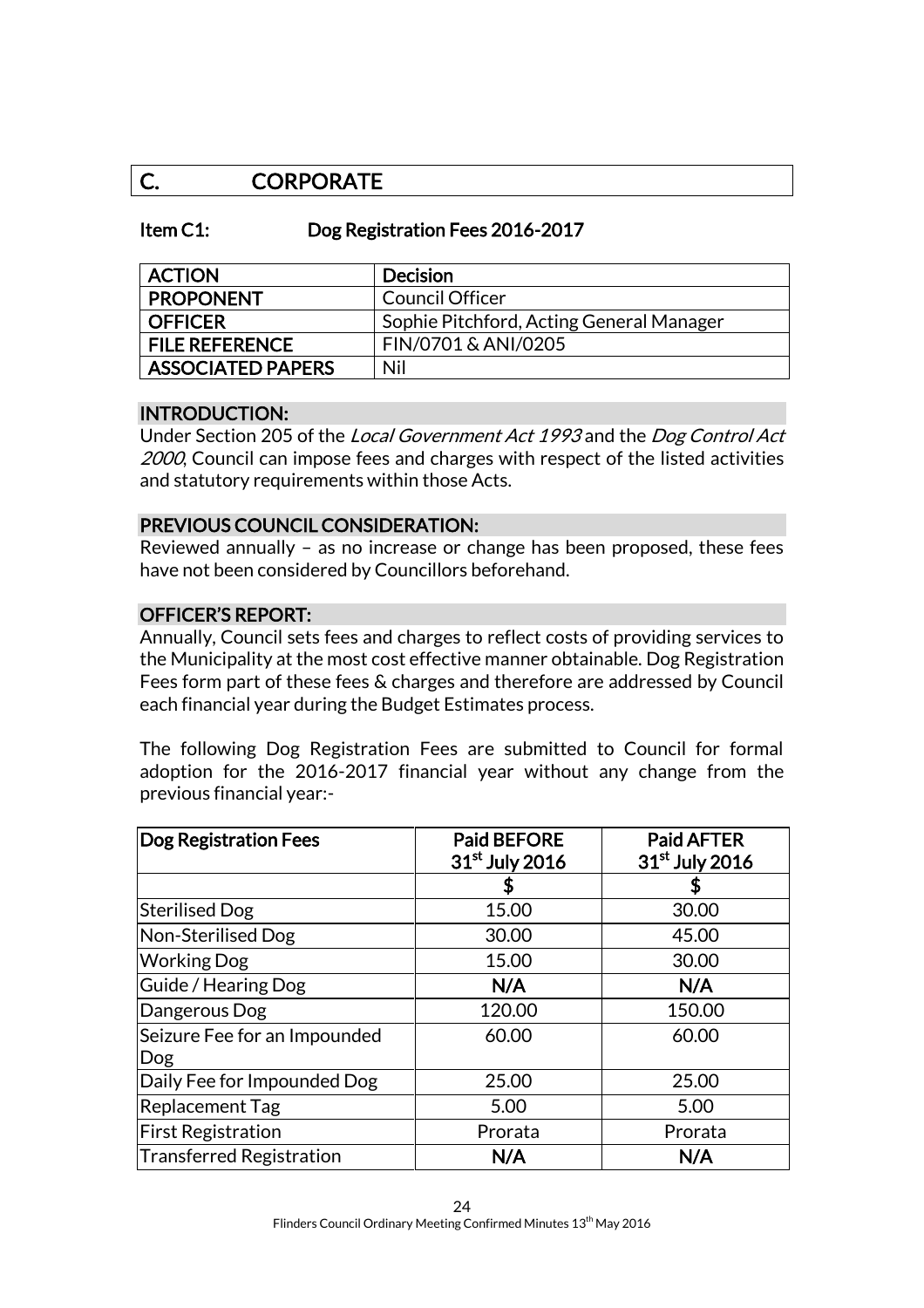# STATUTORY REQUIREMENT:

Local Government Act 1993 and Dog Control Act 2000

# POLICY/STRATEGIC IMPLICATIONS:

4. Strategic, Efficient and Effective Organisation - Responding to risks and opportunities.

4.3 Ensure Council meets its statutory obligations and manages corporate and community risk.

4.3.29 Requirements of the Dog Control Act 2000 are met.

# BUDGET AND FINANCIAL IMPLICATIONS:

Nil – as proposed registration fees have not increased from 2015-16.

# RISK/LIABILITY:

Maintaining Council in a sound financial position is a critical function of a Council.

# VOTING REQUIREMENTS:

Absolute Majority

# OFFICER'S RECOMMENDATION:

Pursuant to Section 205 of the Local Government Act 1993 and the Dog Control Act 2000; that Council adopts the below Dog Registration Fees for the Financial Year 2016-2017:

| <b>Dog Registration Fees</b>        | <b>Paid BEFORE</b><br>31 <sup>st</sup> July 2016 | <b>Paid AFTER</b><br>31 <sup>st</sup> July 2016 |
|-------------------------------------|--------------------------------------------------|-------------------------------------------------|
|                                     |                                                  |                                                 |
| Sterilised Dog                      | 15.00                                            | 30.00                                           |
| Non-Sterilised Dog                  | 30.00                                            | 45.00                                           |
| <b>Working Dog</b>                  | 15.00                                            | 30.00                                           |
| Guide / Hearing Dog                 | N/A                                              | N/A                                             |
| Dangerous Dog                       | 120.00                                           | 150.00                                          |
| Seizure Fee for an Impounded<br>Dog | 60.00                                            | 60.00                                           |
| Daily Fee for Impounded Dog         | 25.00                                            | 25.00                                           |
| Replacement Tag                     | 5.00                                             | 5.00                                            |
| <b>First Registration</b>           | Prorata                                          | Prorata                                         |
| Transferred Registration            | N/A                                              | N/A                                             |

# DECISION:

97.05.2016 Moved: Cr P Rhodes Seconded: Cr C Rhodes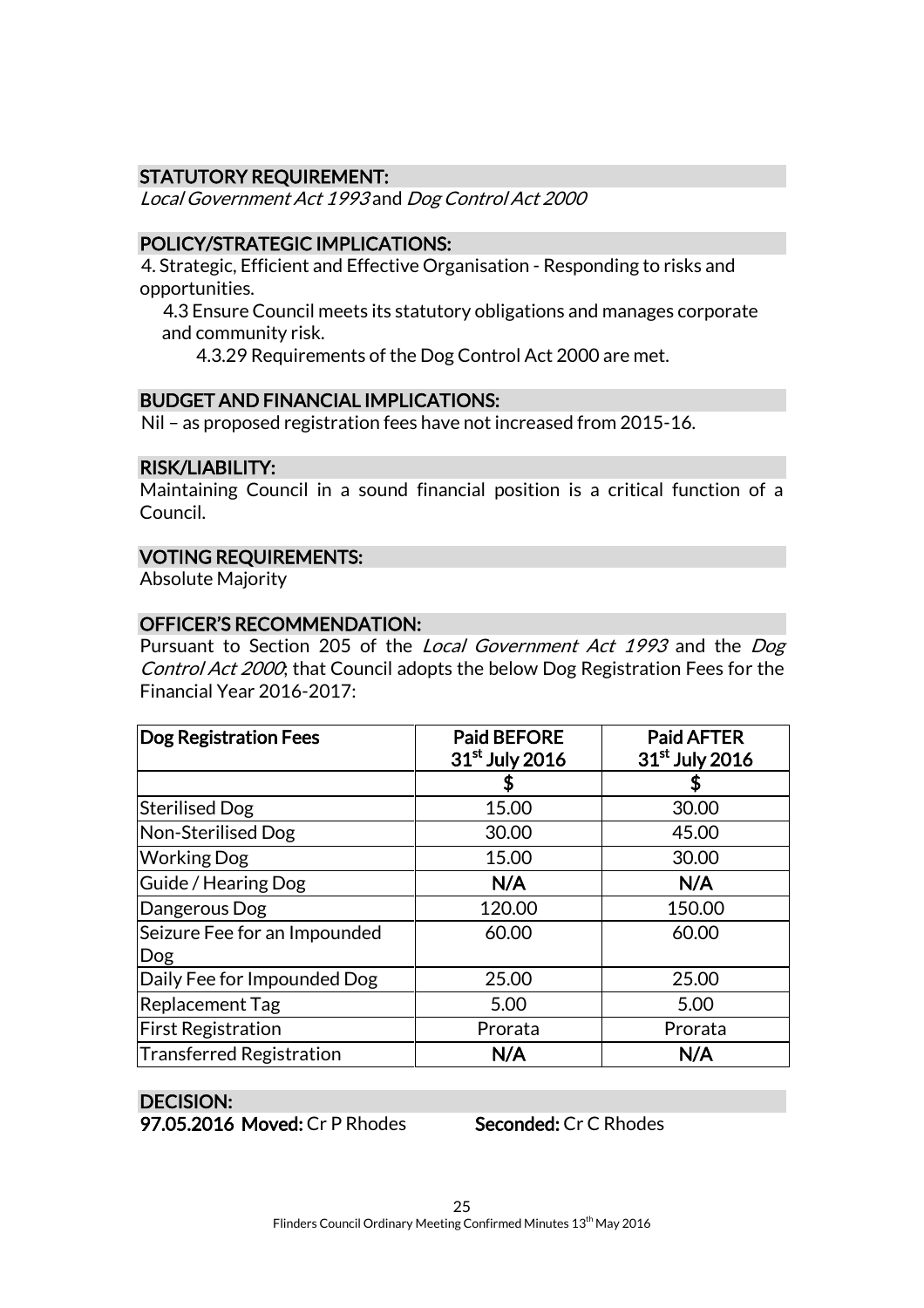Pursuant to Section 205 of the Local Government Act 1993 and the Dog Control Act 2000; that Council adopts the below Dog Registration Fees for the Financial Year 2016-2017:

| <b>Dog Registration Fees</b>        | <b>Paid BEFORE</b><br>31 <sup>st</sup> July 2016 | <b>Paid AFTER</b><br>31 <sup>st</sup> July 2016 |
|-------------------------------------|--------------------------------------------------|-------------------------------------------------|
|                                     |                                                  | S                                               |
| <b>Sterilised Dog</b>               | 15.00                                            | 30.00                                           |
| Non-Sterilised Dog                  | 30.00                                            | 45.00                                           |
| <b>Working Dog</b>                  | 15.00                                            | 30.00                                           |
| Guide / Hearing Dog                 | N/A                                              | N/A                                             |
| Dangerous Dog                       | 120.00                                           | 150.00                                          |
| Seizure Fee for an Impounded<br>Dog | 60.00                                            | 60.00                                           |
| Daily Fee for Impounded Dog         | 25.00                                            | 25.00                                           |
| Replacement Tag                     | 5.00                                             | 5.00                                            |
| <b>First Registration</b>           | Prorata                                          | Prorata                                         |
| Transferred Registration            | N/A                                              | N/A                                             |

# CARRIED UNANIMOUSLY (6-0)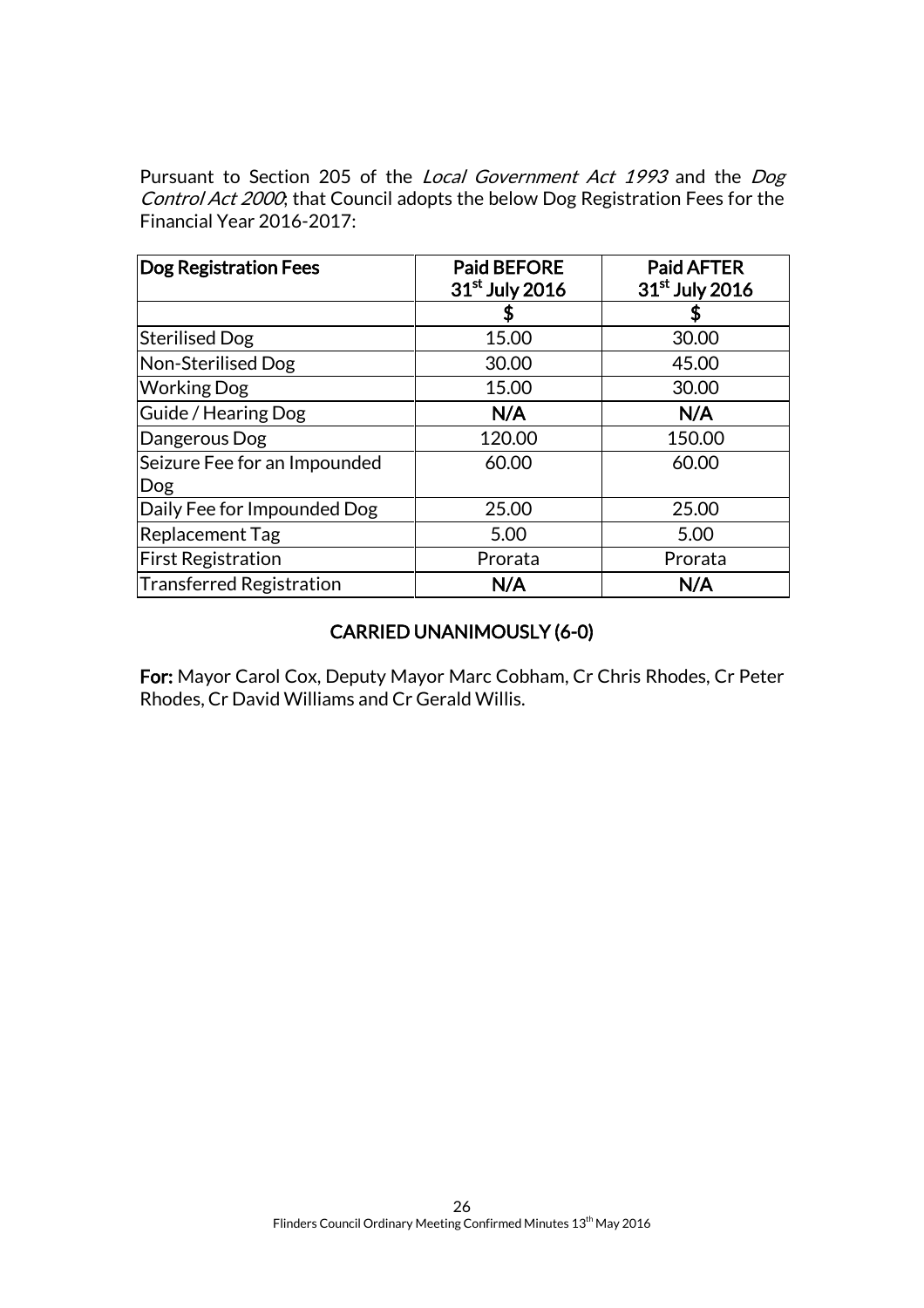# D. **GOVERNANCE**

# Item D1: Community Grants 2016-17

| <b>ACTION</b>            | <b>Decision</b>                             |
|--------------------------|---------------------------------------------|
| <b>PROPONENT</b>         | <b>Council Officer</b>                      |
| <b>OFFICER</b>           | Sophie Pitchford, Acting General Manager    |
| <b>FILE REFERENCE</b>    | FIN/0905                                    |
| <b>ASSOCIATED PAPERS</b> | Annexure 5: Grant Applications (For Elected |
|                          | Member's only)                              |

# INTRODUCTION:

Volunteer groups are a vital component of the social fabric that makes up the Furneaux Community. Grants such as these are designed to assist these groups to remain viable and continue to provide services and activities to the broader community.

Regrettably their ability to raise adequate funding from within the community as well as pay for additional capital costs required to undertake their activities is limited and in previous years, the Council has provided the community with the opportunity to request financial assistance for local projects. This approach has been well supported and a further round of funding requests is now submitted for consideration.

# PREVIOUS COUNCIL CONSIDERATION:

Community Grants are decided annually by Council.

# OFFICER'S REPORT:

Notices were placed in the Island News and on the Council's website calling for community organisations to submit applications for funding via Council's Community Grant Scheme. Applications closed on the 26<sup>th</sup> April 2016.

| No.            | <b>Applicant</b>                          | <b>The Project</b>                           | <b>Amount</b><br><b>Requested</b> |
|----------------|-------------------------------------------|----------------------------------------------|-----------------------------------|
| $\mathbf 1$    | The Sew'n' Sews                           | Return airfare from Launceston for<br>tutor. | \$370                             |
|                |                                           |                                              |                                   |
| $\overline{2}$ | <b>Flinders Island</b><br><b>Harriers</b> | Purchase 2 portable toilets.                 | \$5,500                           |
|                |                                           |                                              |                                   |

The following requests were received for consideration by Council: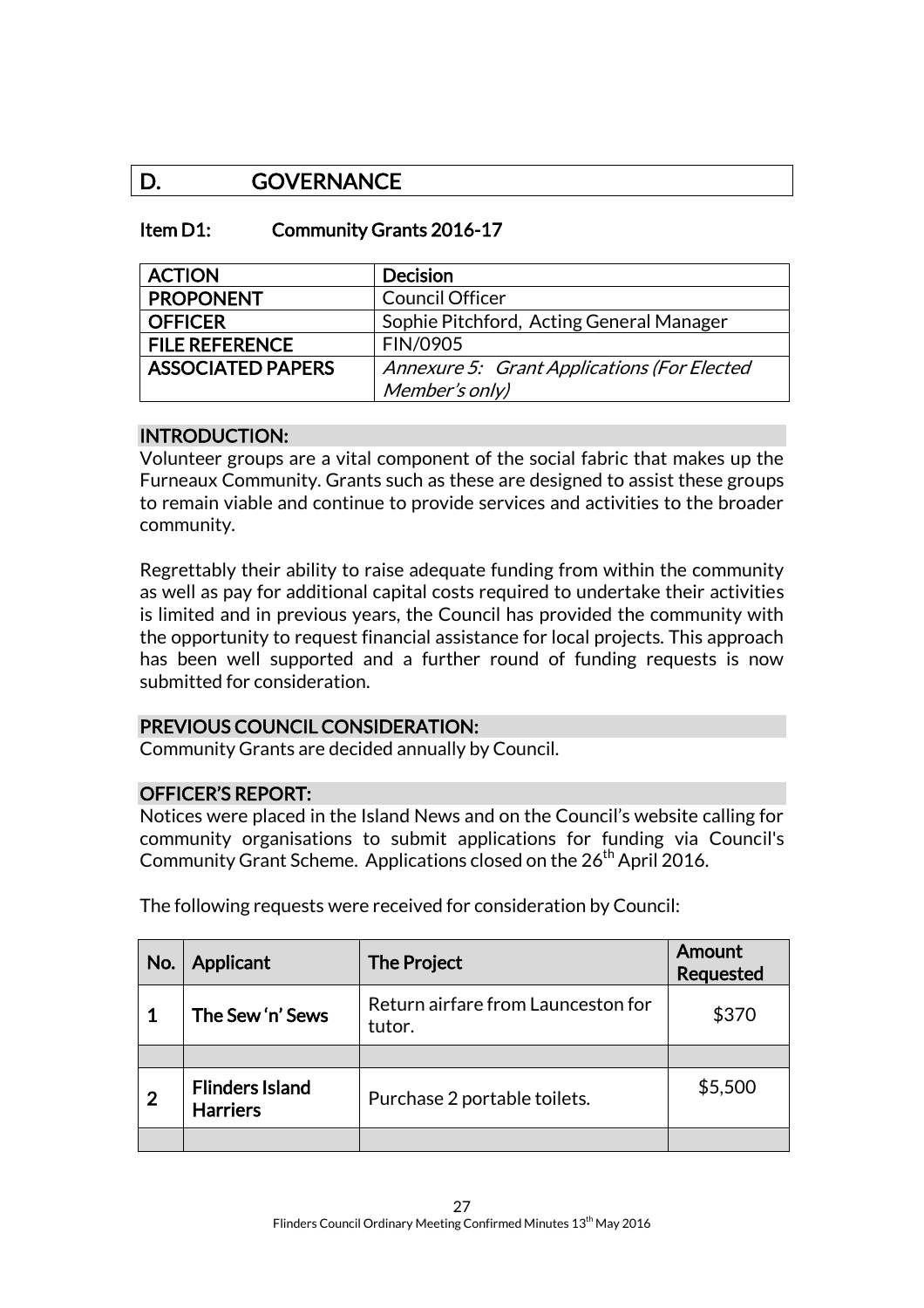| 3 | The Acappelicans                                           | Two return airfares from<br>Launceston for instructor and laser<br>printer and cartridge. | \$1,058  |
|---|------------------------------------------------------------|-------------------------------------------------------------------------------------------|----------|
|   |                                                            |                                                                                           |          |
| 4 | <b>Show Society</b>                                        | Support to cover expenses of 4<br>members of WSM FX and waiver of<br>food permit fees.    | \$2,000  |
|   |                                                            |                                                                                           |          |
| 5 | <b>Furneaux Group</b><br><b>CWA Rest Room</b><br>Committee | Publishing of cookbook.                                                                   | \$2,959  |
|   |                                                            |                                                                                           |          |
| 6 | <b>Furneaux Islands</b><br><b>Motocross</b><br>Association | Assistance with insurance costs, to<br>improve track, and to establish a<br>structure.    | \$13,860 |
|   |                                                            |                                                                                           |          |
|   |                                                            | <b>TOTAL of all the Grant Applications</b>                                                | \$25,747 |

# STATUTORY REQUIREMENT:

Local Government Act 1993

# POLICY/STRATEGIC IMPLICATIONS:

4.0 Strategic, Efficient and Effective Organisation - Responding to risks and opportunities.

4.2 Support processes, accountability and project delivery through transparent reporting.

4.2.3 Administrative support provided to Council.

4.2.3.3 Deliver the Community Grants and Gunn Bequest funding program.

# BUDGET AND FINANCIAL IMPLICATIONS:

Minimal

# RISK/LIABILITY:

No foreseen risks

# VOTING REQUIREMENTS:

Absolute Majority

# OFFICER'S RECOMMENDATION:

That Council discuss this item (Community Grants 2016-17), under Section 22 (9) of the Local Government (Meeting Procedures) Regulations 2005.

# DECISION:

98.05.2016 Moved: Cr G Willis Seconded: Cr D Williams

28 Flinders Council Ordinary Meeting Confirmed Minutes 13<sup>th</sup> May 2016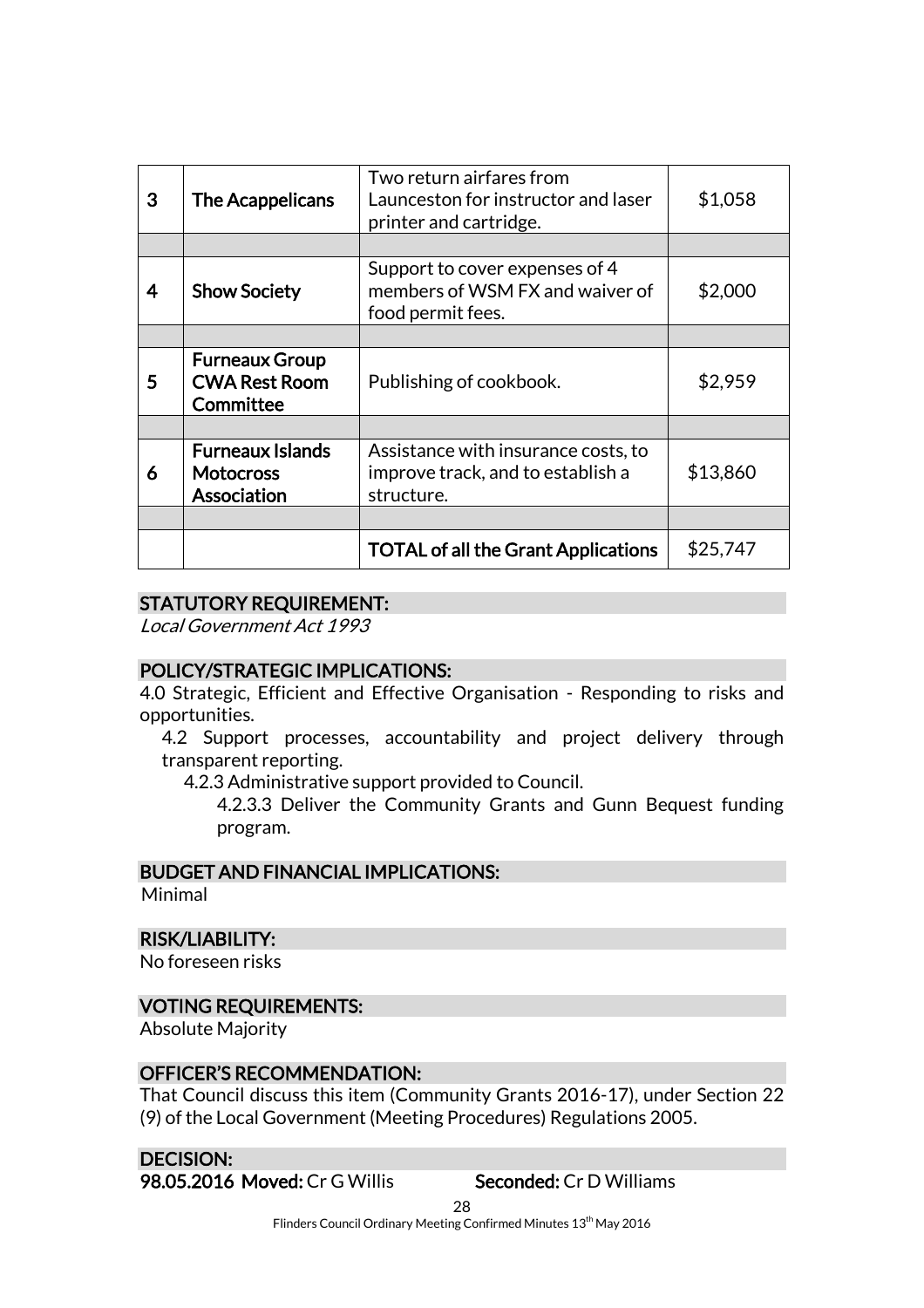That the Council makes grants as following under the Council's 2016-2017 Community Grants Scheme:

| No.            | Applicant                                                                   | The Project                                                                                  | Amount<br><b>Awarded</b>                  |
|----------------|-----------------------------------------------------------------------------|----------------------------------------------------------------------------------------------|-------------------------------------------|
| 1              | The Sew'n' Sews                                                             | Return airfare from<br>Launceston for tutor.                                                 | 250                                       |
|                |                                                                             |                                                                                              |                                           |
| $\overline{2}$ | The<br><b>Acappelicans</b>                                                  | Two return airfares from<br>Launceston for instructor<br>and laser printer and<br>cartridge. | 750                                       |
|                |                                                                             |                                                                                              |                                           |
| 3              | <b>Show Society</b>                                                         | Support to cover expenses<br>of 4 members of WSM FX<br>and waiver of food permit<br>fees.    | 2000<br>and waiver of food<br>permit fees |
|                |                                                                             |                                                                                              |                                           |
| 4              | <b>Furneaux</b><br><b>Islands</b><br><b>Motocross</b><br><b>Association</b> | Assistance with insurance<br>costs, to improve track, and<br>to establish a structure.       | 2000                                      |
|                |                                                                             |                                                                                              |                                           |
|                |                                                                             | <b>TOTAL of Grants Awarded</b>                                                               | \$5000                                    |

# CARRIED UNANIMOUSLY (6-0)

For: Mayor Carol Cox, Deputy Mayor Marc Cobham, Cr Chris Rhodes, Cr Peter Rhodes, Cr David Williams and Cr Gerald Willis.

99.05.2016 Moved: Cr D Williams Seconded: Deputy Mayor M Cobham That Council purchase two additional portable toilets. These toilets are also to be made available on an as needs basis for significant community events.

# CARRIED UNANIMOUSLY (6-0)

For: Mayor Carol Cox, Deputy Mayor Marc Cobham, Cr Chris Rhodes, Cr Peter Rhodes, Cr David Williams and Cr Gerald Willis.

Mayor Carol Cox passed the Chair to Deputy Mayor Marc Cobham at 2.07pm.

Mayor Carol Cox left the meeting at 2.07pm.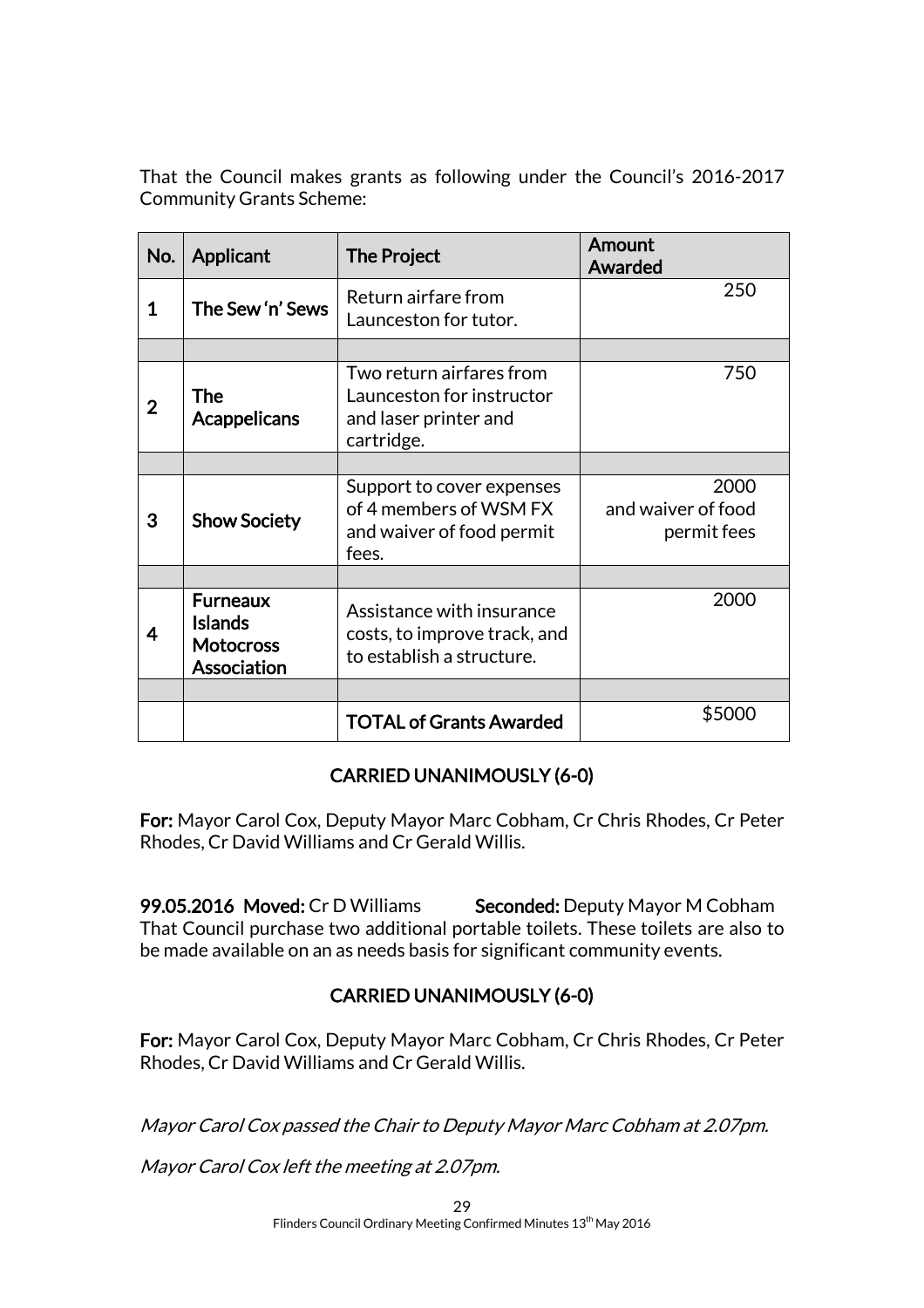# Item D2: Gunn Bequest Grants 2016-17

| <b>ACTION</b>            | <b>Decision</b>                             |
|--------------------------|---------------------------------------------|
| <b>PROPONENT</b>         | <b>Council Officer</b>                      |
| <b>OFFICER</b>           | Sophie Pitchford, Acting General Manager    |
| <b>FILE REFERENCE</b>    | FIN/1600                                    |
| <b>ASSOCIATED PAPERS</b> | Annexure 6: Grant Applications (For Elected |
|                          | Member's only)                              |

# INTRODUCTION:

The Gunn Bequest is annually allocated to sporting groups on the Island for the promotion or facilitation of sporting activities for the general population.

# PREVIOUS COUNCIL CONSIDERATION:

Gunn Bequest Grants decided annually by Council.

# OFFICER'S REPORT:

Notices were placed in the Island News and on the Council's website calling for sporting clubs to submit applications for funding via Council's Gunn Bequest Grants scheme. Applications closed on 26<sup>th</sup> April 2016.

The total amount held in trust for the Gunn Bequest is \$108,567.78 and the estimated interest to be earned on the account for the 2015/16 financial year will be \$3,000. As per Council's decision when the bequest was received in 1985, only 50% of maturing interest is to be distributed as grants and the remainder is to be reinvested.

Therefore, the available amount for distribution this year is \$1,500. The total amount applied for by Sporting Clubs exceeds the funds available.

| No. | Applicant                                         | <b>The Project</b>                                                   | Amount<br><b>Requested</b> |
|-----|---------------------------------------------------|----------------------------------------------------------------------|----------------------------|
| 1   | Goju Karate Jutsu                                 | Training equipment & return airfare<br>for instructor from Brisbane. | \$2,010                    |
|     |                                                   |                                                                      |                            |
| 2   | <b>Flinders Island</b><br>Pony and Riding<br>Club | Two return airfares from<br>Launceston for instructor.               | \$740                      |
|     |                                                   |                                                                      |                            |
| 3   | <b>Flinders Island Golf</b><br>Club               | Purchase of 400m cable and<br>solenoid valve.                        | \$1,065                    |
|     |                                                   |                                                                      |                            |

The following requests were received for consideration by Council: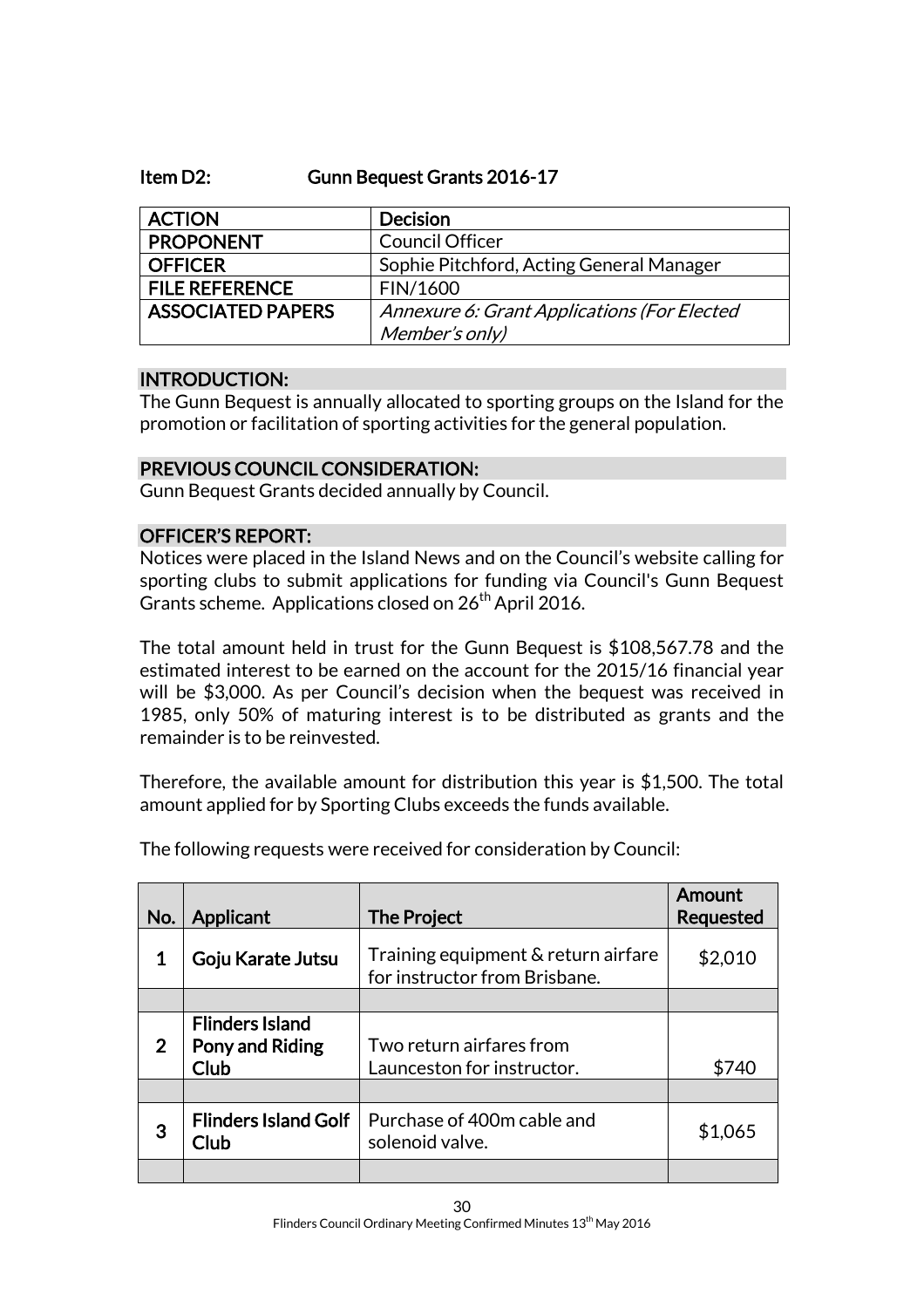| <b>Flinders Island</b><br><b>Women's Golf</b> | Return airfare from Launceston for<br>instructor and assistance with 3<br>return airfares for players to travel<br>to State finals. | \$950 |
|-----------------------------------------------|-------------------------------------------------------------------------------------------------------------------------------------|-------|
|                                               |                                                                                                                                     |       |
|                                               | <b>TOTAL of all the Grant Applications</b>                                                                                          |       |

# STATUTORY REQUIREMENT:

Local Government Act 1993

# POLICY/STRATEGIC IMPLICATIONS:

4.0 Strategic, Efficient and Effective Organisation - Responding to risks and opportunities.

4.2 Support processes, accountability and project delivery through transparent reporting.

4.2.3 Administrative support provided to Council.

4.2.3.3 Deliver the Community Grants and Gunn Bequest funding program.

# BUDGET AND FINANCIAL IMPLICATIONS:

Minimal

# RISK/LIABILITY:

No foreseen risks

# VOTING REQUIREMENTS:

Absolute Majority

# OFFICER'S RECOMMENDATION:

That Council discuss this item (Gunn Bequest Grants 2016-17), under Section 22 (9) of the Local Government (Meeting Procedures) Regulations 2005.

# DECISION:

100.05.2016 Moved: Cr G Willis Seconded: Cr C Rhodes That the following amounts be granted under Council's 2016-2017 Gunn Bequest:

| No. | Applicant                                      | The Project                                                             | <b>Amount Awarded</b> |
|-----|------------------------------------------------|-------------------------------------------------------------------------|-----------------------|
|     | Goju Karate Jutsu                              | Training equipment &<br>return airfare for<br>instructor from Brisbane. | 300                   |
|     |                                                |                                                                         |                       |
| 2   | <b>Flinders Island Pony</b><br>and Riding Club | Two return airfares from<br>Launceston for instructor.                  | 300                   |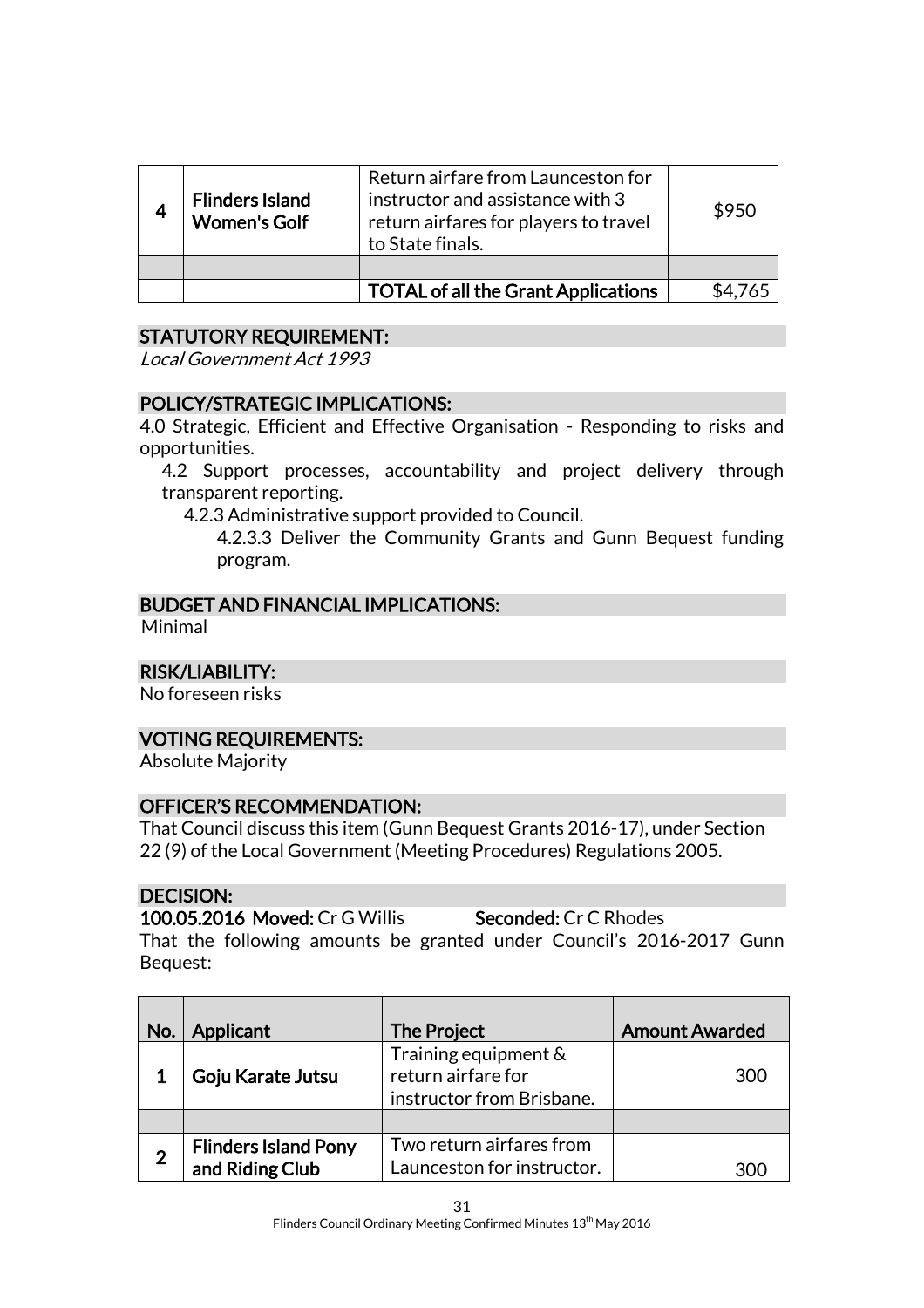| 3 | <b>Flinders Island Golf</b><br>Club           | Purchase of 400m cable<br>and solenoid valve.                                                                                          | 600 |
|---|-----------------------------------------------|----------------------------------------------------------------------------------------------------------------------------------------|-----|
|   |                                               |                                                                                                                                        |     |
|   | <b>Flinders Island</b><br><b>Women's Golf</b> | Return airfare from<br>Launceston for instructor<br>and assistance with 3<br>return airfares for players<br>to travel to State finals. | 300 |
|   |                                               |                                                                                                                                        |     |
|   |                                               | <b>TOTAL of Grants</b><br><b>Awarded</b>                                                                                               |     |

# CARRIED UNANIMOUSLY (5-0)

For: Deputy Mayor Marc Cobham, Cr Chris Rhodes, Cr Peter Rhodes, Cr David Williams and Cr Gerald Willis.

Mayor Carol Cox returned to the meeting at 2.17pm.

Deputy Mayor Marc Cobham passed the Chair to Mayor Carol Cox at 2.17pm.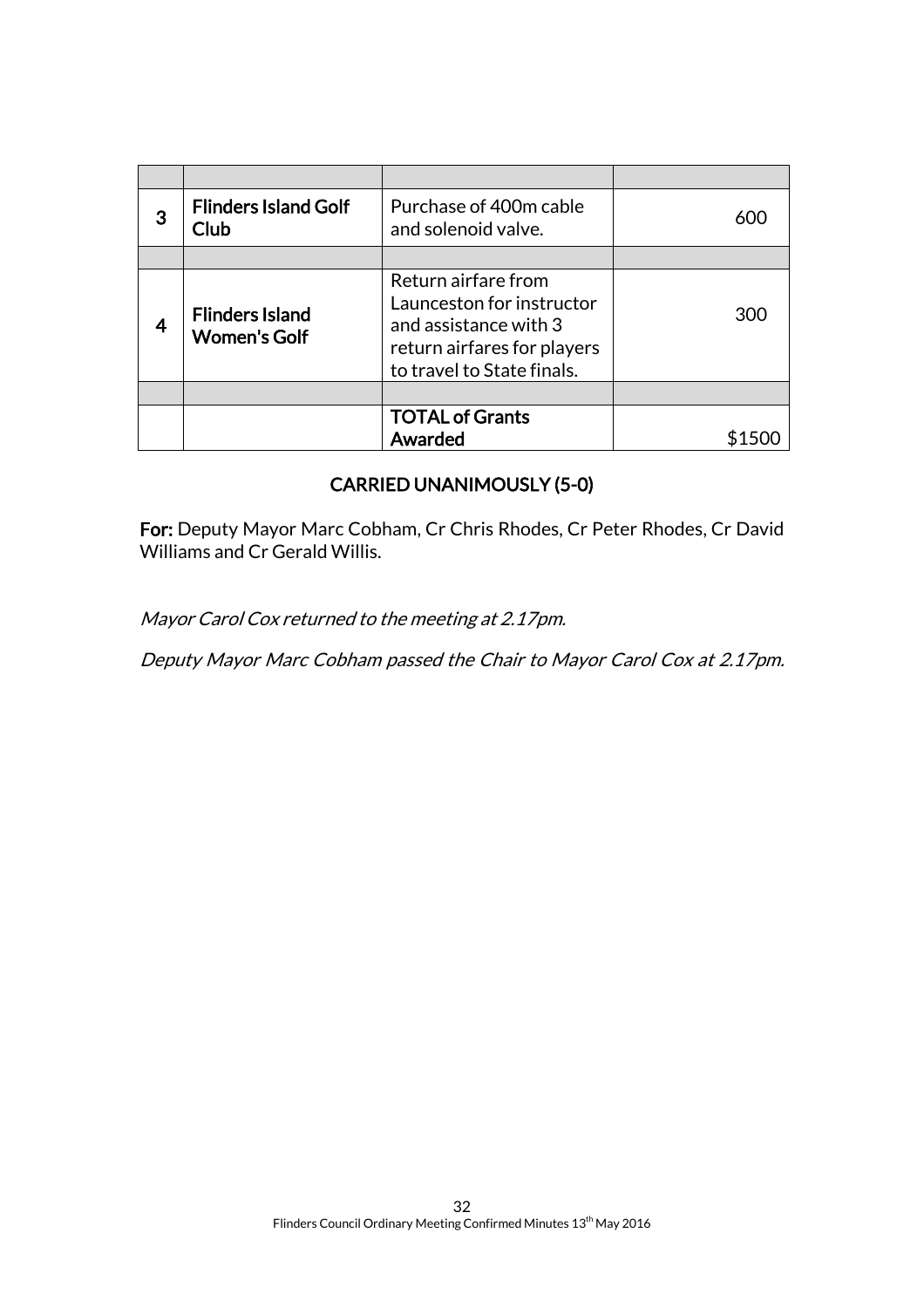| <b>Code of Conduct for Elected Members</b><br>Item D3: |  |
|--------------------------------------------------------|--|
|--------------------------------------------------------|--|

| <b>ACTION</b>            | <b>Decision</b>                              |
|--------------------------|----------------------------------------------|
| <b>PROPONENT</b>         | <b>Council Officer</b>                       |
| <b>OFFICER</b>           | Sophie Pitchford, Acting General Manager     |
| <b>FILE REFERENCE</b>    | COU/0603                                     |
| <b>ASSOCIATED PAPERS</b> | Annexure 7: Flinders Council Code of Conduct |
|                          | for Elected Members                          |

# INTRODUCTION:

The Local Government Amendment (Code of Conduct) Act 2015 commenced on 13<sup>th</sup> April 2016. Under this new legislation, Council is required to follow the new Local Government code of conduct framework for Tasmanian Councillors and to adopt the Model Code of Conduct as its code of conduct for elected members.

# PREVIOUS COUNCIL CONSIDERATION:

| 495.03.2013 | 28 March 2013    |
|-------------|------------------|
| 936.11.2014 | 13 November 2014 |

# OFFICER'S REPORT:

The Local Government Amendment (Code of Conduct) Act 2015 incorporates a number of amendments to the *Local Government Act 1993* including a new Local Government code of conduct framework for Tasmanian Councillors, prescribed under Part 3, Division 3A. The Act is available to view via the Tasmanian legislation website a[t www.thelaw.tas.gov.au.](http://www.thelaw.tas.gov.au/)

Also effective from 13<sup>th</sup> April 2016 is the Local Government (Model Code of Conduct) Order 2016, made by Order of the Minister for Local Government.

Under the Act, Council must adopt the Model Code of Conduct (either with or without permitted variations) as its code of conduct relating to the conduct of its Councillors by  $12<sup>th</sup>$  July 2016. Any variations to the Model Code of Conduct by Council must be approved by the Minister for Local Government.

A new Flinders Council Code of Conduct for Elected Members (Annexure 7) for Council consideration has been developed incorporating the new code of conduct framework and the Model Code of Conduct.

Flinders Council currently has a Code of Conduct for Elected Members, adopted  $28<sup>th</sup>$  March 2013 and a Code of Conduct Committee, appointed 13<sup>th</sup> November 2014. Before the new Flinders Council Code of Conduct for Elected Members can be adopted, the existing Code of Conduct for Elected Members must be rescinded and the Code of Conduct Panel disbanded.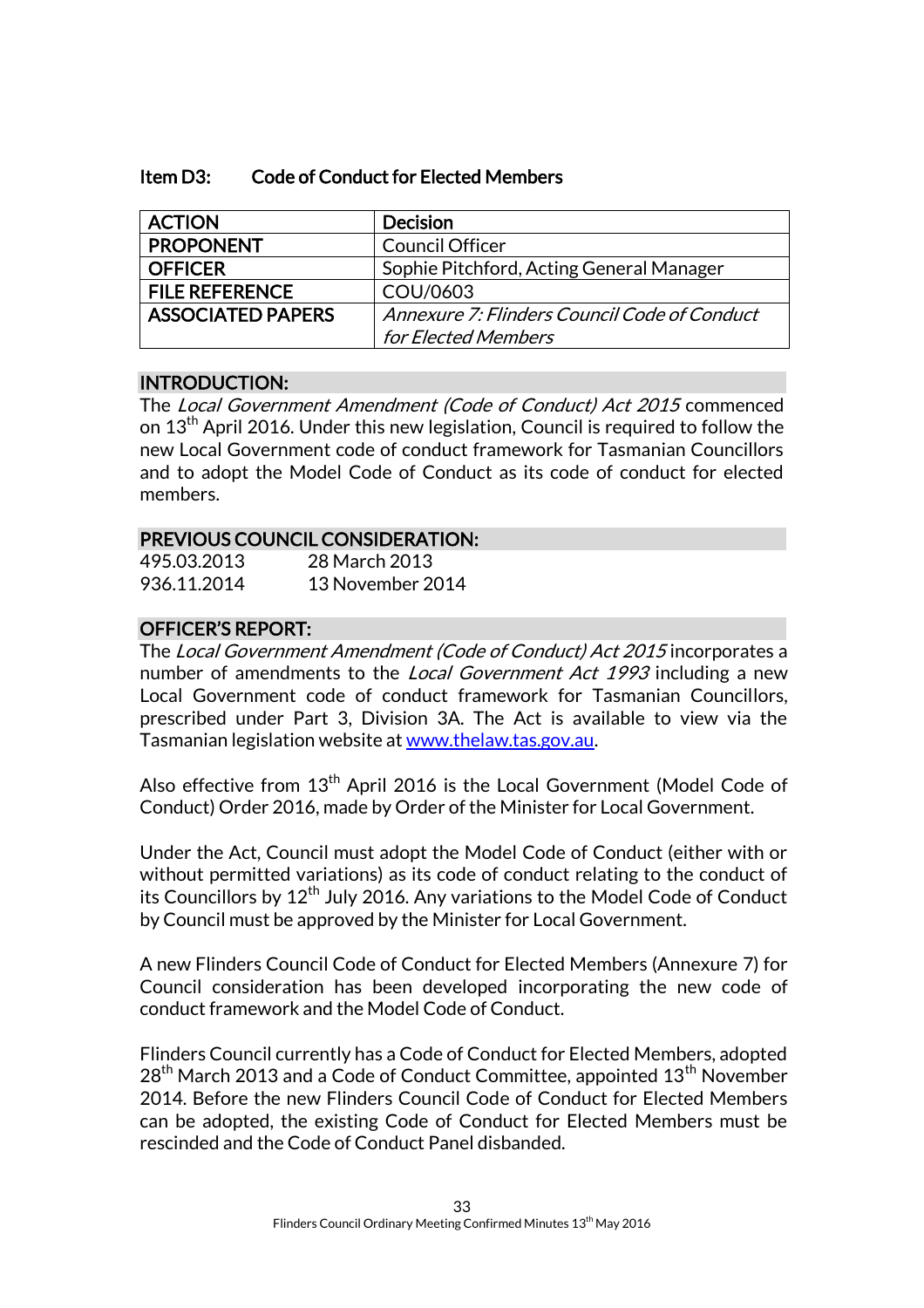# STATUTORY REQUIREMENT:

Local Government Act 1993 Local Government Amendment (Code of Conduct) Act 2015

# POLICY/STRATEGIC IMPLICATIONS:

4. Strategic, Efficient and Effective Organisation - Responding to risks and opportunities.

4.3 Ensure Council meets its statutory obligations and manages corporate and community risk.

4.3.4 Code of Conduct reviewed as per S28 2 (c) of the Local Government Act 1993.

# BUDGET AND FINANCIAL IMPLICATIONS:

Nil

# RISK/LIABILITY:

Council is required to adopt the Code of Conduct by  $12<sup>th</sup>$  July 2016 to be compliant under the Act.

# VOTING REQUIREMENTS:

Simple Majority

# OFFICER'S RECOMMENDATION:

That Council:

- 1. Rescinds the existing Code of Conduct for Elected Members and disbands the existing Code of Conduct Panel;
- 2. Adopts the new Flinders Council Code of Conduct for Elected Members which incorporates the Model Code of Conduct without variation;
- 3. Sends a copy of the Flinders Council Code of Conduct for Elected Members to the Director of Local Government; and
- 4. Thanks, in writing, Mr David Grutzner for volunteering his time as the Chair of the Code of Conduct Committee.

# DECISION:

101.05.2016 Moved: Cr D Williams Seconded: Deputy Mayor M Cobham That Council:

- 1. Rescinds the existing Code of Conduct for Elected Members and disbands the existing Code of Conduct Panel;
- 2. Adopts the new Flinders Council Code of Conduct for Elected Members which incorporates the Model Code of Conduct without variation;
- 3. Sends a copy of the Flinders Council Code of Conduct for Elected Members to the Director of Local Government; and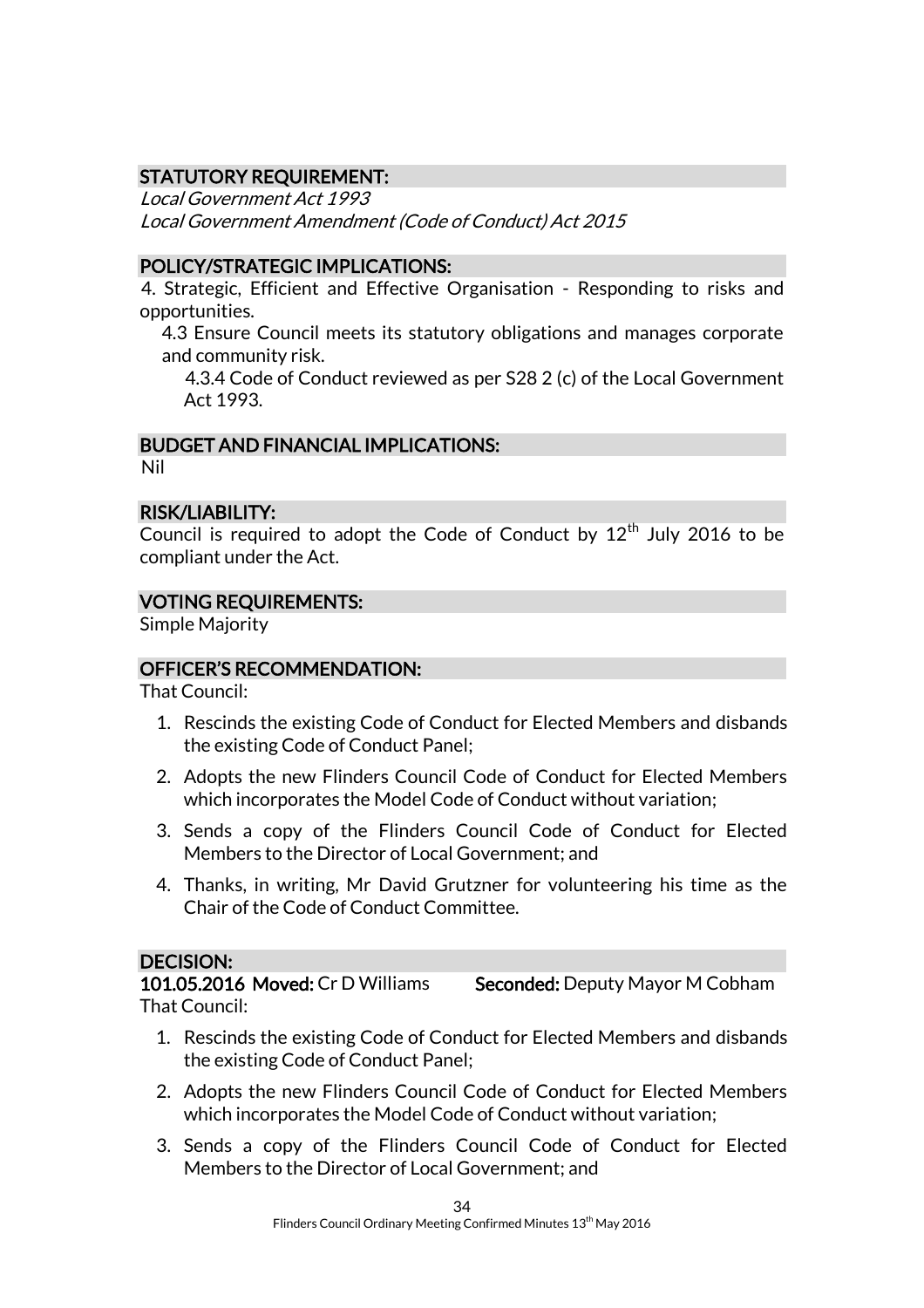4. Thanks, in writing, Mr David Grutzner for volunteering his time as the Chair of the Code of Conduct Committee.

# CARRIED UNANIMOUSLY (6-0)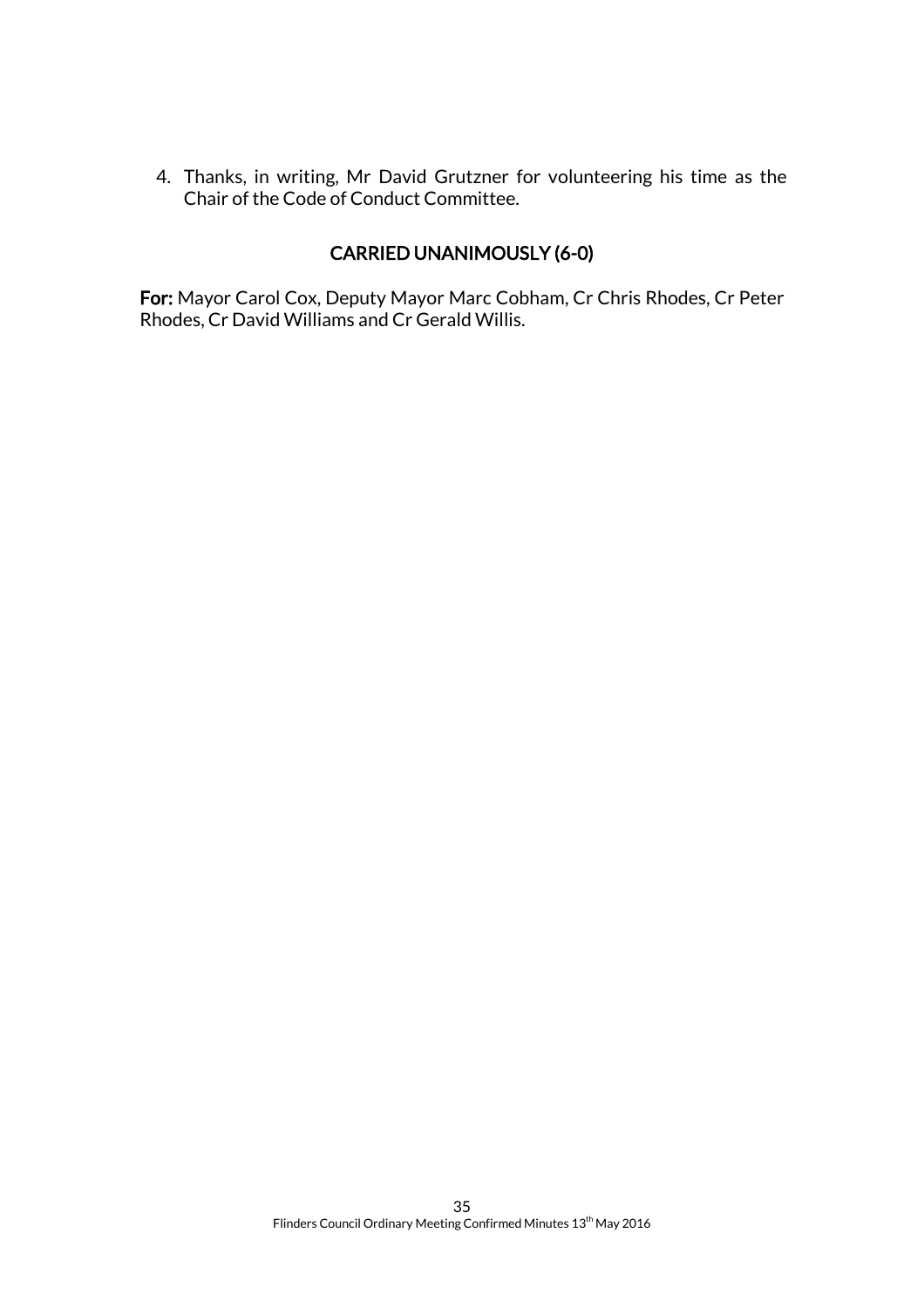#### Item D4: Councillor Resolution Report

| <b>ACTION</b>            | <b>Information</b>                           |
|--------------------------|----------------------------------------------|
| <b>PROPONENT</b>         | <b>Council Officer</b>                       |
| <b>OFFICER</b>           | Sophie Pitchford, Acting General Manager     |
| <b>FILE REFERENCE</b>    | COU/0600                                     |
| <b>ASSOCIATED PAPERS</b> | Annexure 8: Councillor Resolution Report May |
|                          | 2016                                         |

#### INTRODUCTION:

This report identifies the actions taken and actual costs associated with implementing resolutions passed by elected members up to May 2016.

# PREVIOUS COUNCIL CONSIDERATION:

The report is presented on a monthly basis.

# OFFICER'S REPORT:

Please read Annexure 8 – Councillor Resolution Report May 2016.

# VOTING REQUIREMENTS:

Simple Majority

# OFFICER'S RECOMMENDATION:

That the Councillor Resolution Report May 2016 be noted.

# DECISION:

102.05.2016 Moved: Cr M Cobham Seconded: Cr G Willis That the Councillor Resolution Report May 2016 be noted.

# CARRIED UNANIMOUSLY (6-0)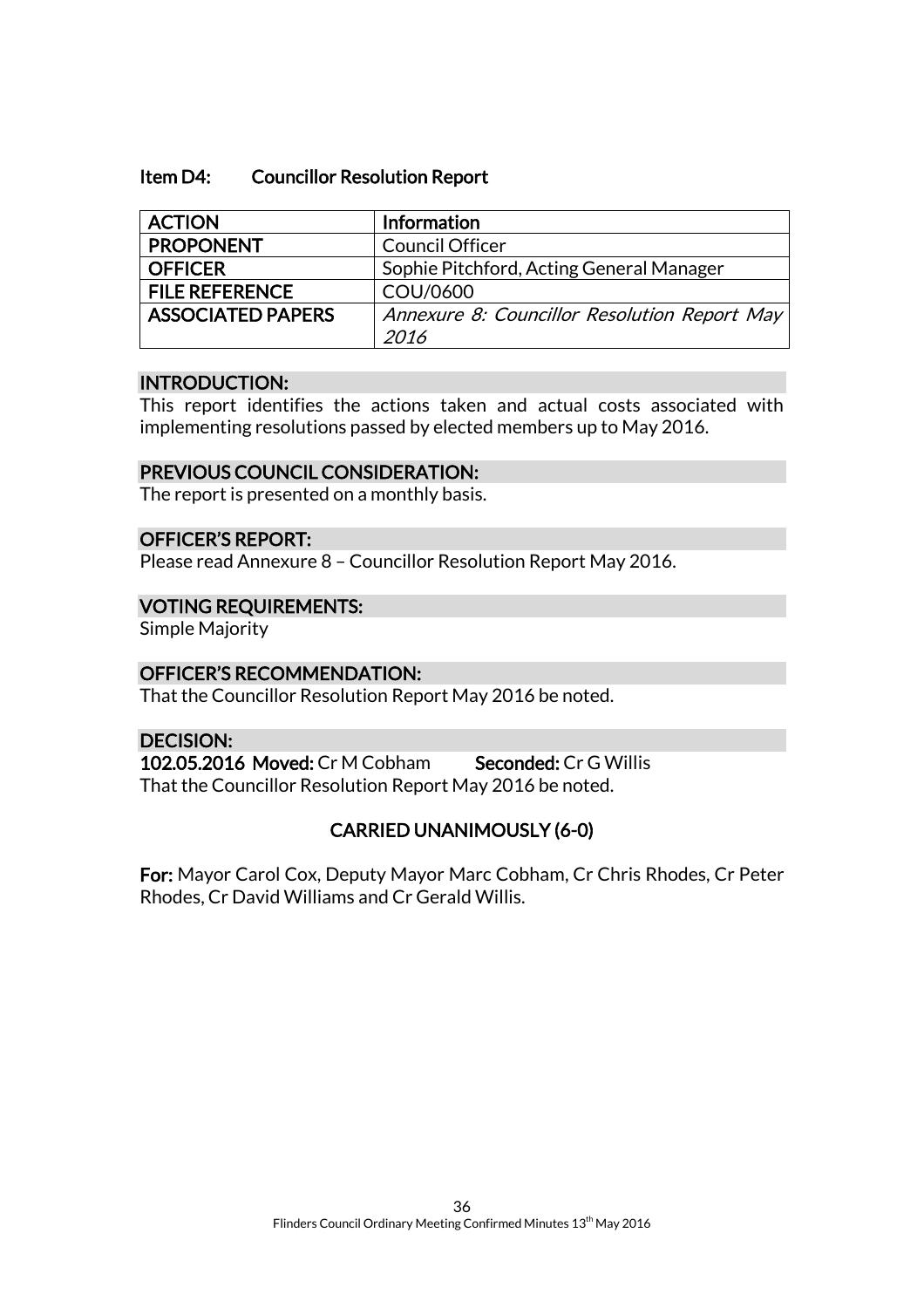# Item D5: LATE AGENDA ITEM - Australia Day Celebration Petition

| <b>ACTION</b>            | Information                         |
|--------------------------|-------------------------------------|
| <b>PROPONENT</b>         | Council Officer                     |
| <b>OFFICER</b>           | Rolph Vos, Acting General Manger    |
| <b>FILE REFERENCE</b>    | CDV/0301                            |
| <b>ASSOCIATED PAPERS</b> | Annexure 13: Australia Day Petition |

# INTRODUCTION:

A petition to Flinders Council regarding the celebration of Australia Day was received from Audrey Holloway and tabled at the 28<sup>th</sup> April 2016 Ordinary Meeting of Council.

# PREVIOUS COUNCIL CONSIDERATION:

19<sup>th</sup> May 2016 Councillor Workshop

# OFFICER'S REPORT:

A petition with 145 signatories to Flinders Council regarding the celebration of Australia Day was received from Audrey Holloway and tabled at the 28<sup>th</sup> April 2016 Ordinary Meeting of Council. The wording of the petition is as follows:

"We, the undersigned, request that Flinders council recognises 26 January in each year as Australia Day and holds an appropriate event on that day commencing in 2017 to celebrate the occasion of Australia's National Day."

Following today's Council Meeting, a meeting with the Flinders Island Aboriginal Association Inc. will take place to discuss the Furneaux Islands Festival. This will have significant bearing on what action will result from the petition therefore it was impractical to determine what action should be taken in respect to the petition prior to this meeting.

Discussions regarding the petition are ongoing and a report will be brought to the 16<sup>th</sup> June Ordinary Meeting of Council.

# STATUTORY REQUIREMENT:

Local government Act 1993 Section 60

# POLICY/STRATEGIC IMPLICATIONS:

5. Liveability - Protect, improve and promote the safety, creativity, health and wellbeing of the Islands' communities.

5.2 Support cultural activities that foster social engagement and emotional wellbeing and provide opportunities for creative expression.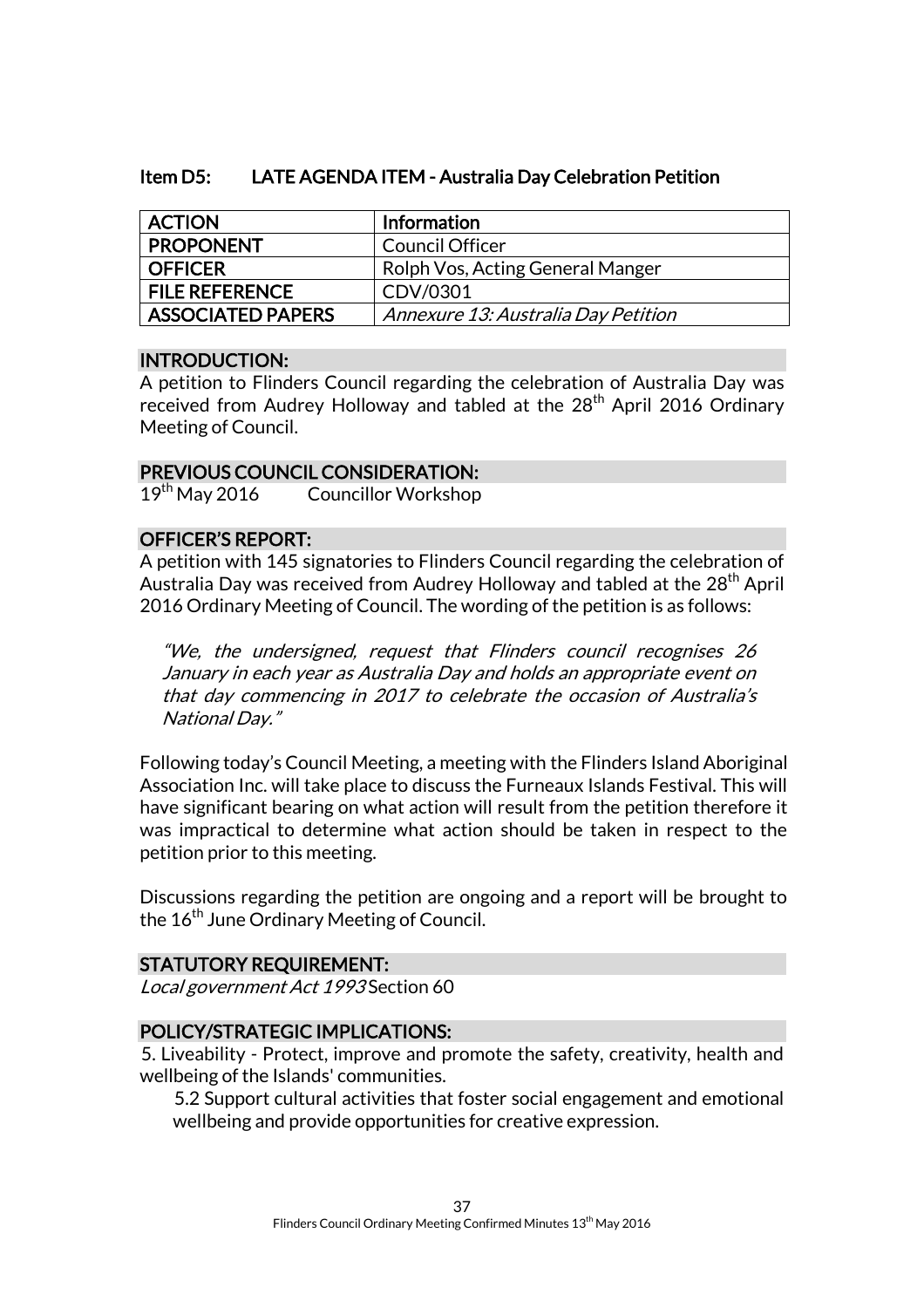#### BUDGET AND FINANCIAL IMPLICATIONS: Nil

RISK/LIABILITY:

Nil

# VOTING REQUIREMENTS:

Simple Majority

# OFFICER'S RECOMMENDATION:

That the report on the Celebration of Australia Day Petition be noted.

# DECISION:

103.05.2016 Moved: Cr G Willis Seconded: Cr D Williams That the report on the Celebration of Australia Day Petition be noted.

# CARRIED UNANIMOUSLY (6-0)

For: Mayor Carol Cox, Deputy Mayor Marc Cobham, Cr Chris Rhodes, Cr Peter Rhodes, Cr David Williams and Cr Gerald Willis.

Mayor Carol Cox called a break in the meeting at 2.26pm and resumed the meeting at 2.34pm.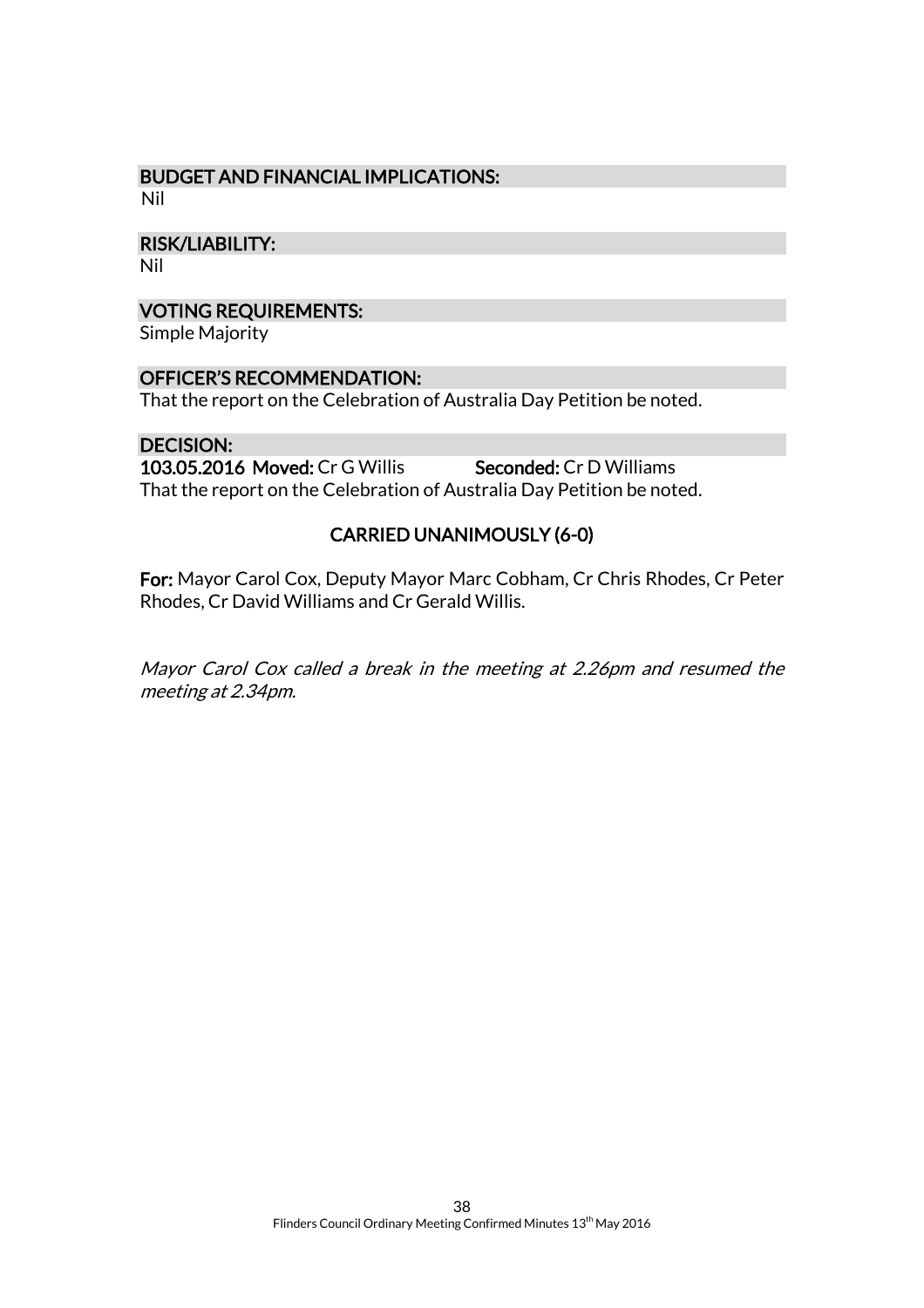# E. CLOSED COUNCIL

#### Item E1 & E2: Closed Council Items

| <b>ACTION</b>            | <b>Decision</b>                           |
|--------------------------|-------------------------------------------|
| <b>PROPONENT</b>         | <b>Council Officer</b>                    |
| <b>OFFICER</b>           | Sophie Pitchford, Acting General Manager  |
| <b>FILE REFERENCE</b>    | PER/1500                                  |
| <b>ASSOCIATED PAPERS</b> | Annexures 1 and 9-11: For Elected Members |
|                          | only                                      |

#### PREVIOUS COUNCIL CONSIDERATION:

936.11.2014 13th November 2014 Councillor Workshop<br>
Council Meeting (motion lost) 22<sup>nd</sup> January 2015 Council Meeting (motion lost) 40.02.2015 19th February 2015 131.04.2015 30<sup>th</sup> April 2015 183.06.2015, 184.06.2015 & 185.06.2015 18<sup>th</sup> June 2015 322.11.2015 24th November 2015 77.04.2016 28<sup>th</sup> April 2016 78.04.2016 28<sup>th</sup> April 2016

# REASON FOR CLOSED COUNCIL:

Item E1 and E2 are CONFIDENTIAL in accordance with Section 15(2) (a) of the Local Government (Meeting Procedures) Regulations 2005.

#### VOTING REQUIREMENTS

Absolute Majority

#### OFFICER'S RECOMMENDATION:

That Council move into Closed Council.

#### DECISION:

That Council move into Closed Council.

104.05.2016 Moved: Cr C Rhodes Seconded: Deputy Mayor M Cobham

# CARRIED UNANIMOUSLY (6-0)

For: Mayor Carol Cox, Deputy Mayor Marc Cobham, Cr Chris Rhodes, Cr Peter Rhodes, Cr David Williams and Cr Gerald Willis.

Council moved into Closed Session at 2.34pm.

Council moved out of Closed Session at 3.06pm.

39 Flinders Council Ordinary Meeting Confirmed Minutes 13<sup>th</sup> May 2016